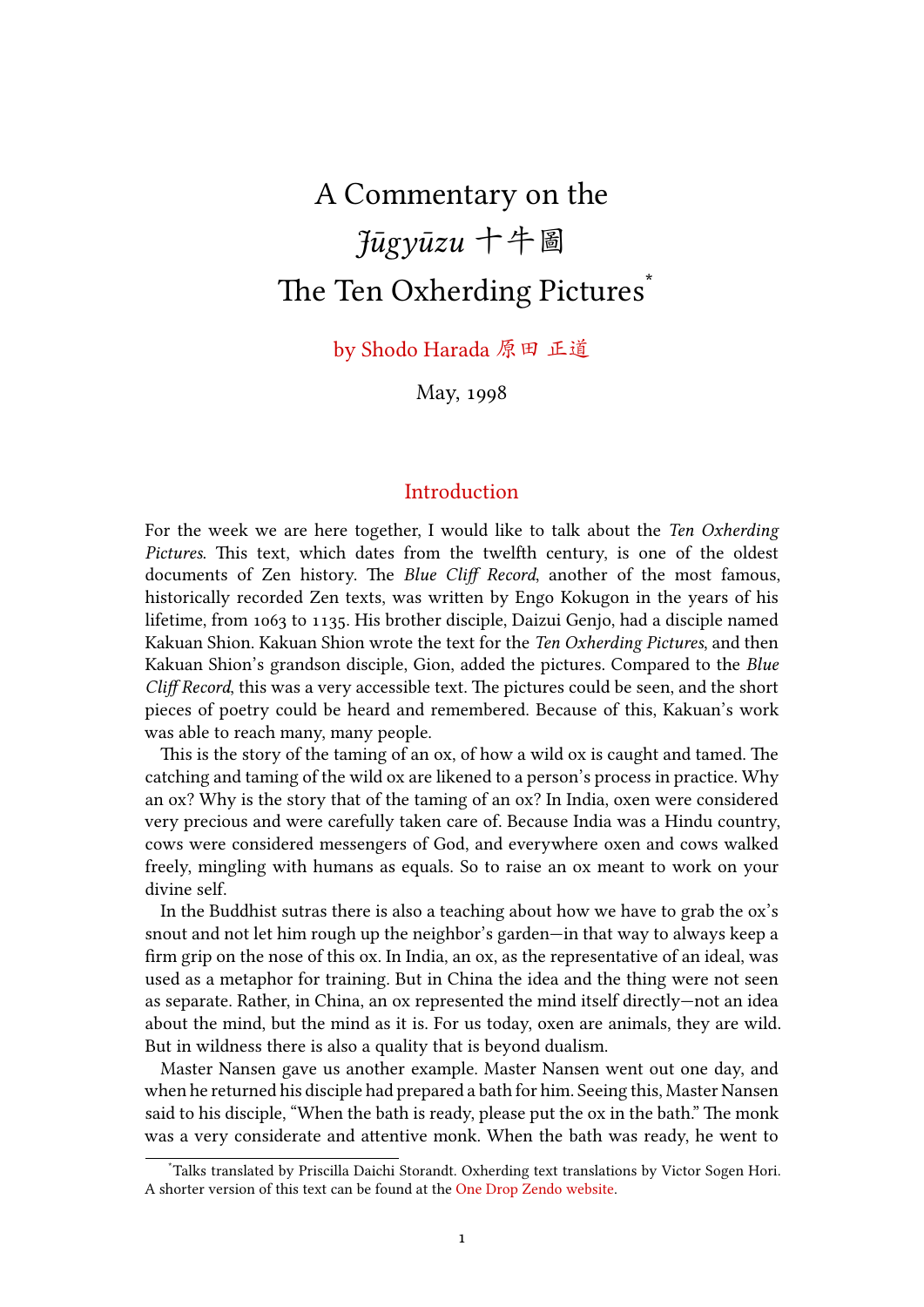Master Nansen and said, "Master cow, your bath is ready. You are welcome to enter it now." Master Nansen, wanting to test this monk's mind, said, "Oh, that's very good. But did you bring the rope to take the cow into the bath? How will you take the cow into the bath if you haven't got a rope?" The monk had gone far enough in his functioning to be able to call the roshi a cow, but he had not gone quite far enough to be able to see how he was going to get that cow into the bath.

The monk was silent. Another disciple of Nansen's, Joshu, had just returned. Nansen had no gaps in his practice with his students. He tested Joshu immediately by telling him how this monk had said he was going to take the cow into the bath, but when asked where the rope was to take him to the bath, the monk had become silent. So Nansen asked Joshu what he would have said. At this Joshu immediately took hold of his master's nose and pulled him into the bath, saying, "Come on, come on, let's go to the bath." Holding on to his master's nose, Joshu pulled him all the way into the bath. Master Nansen cried, "You don't have to be so rough about it!" while enjoying his disciple's answer very much.

For Master Nansen, the ox is the person and the person is the ox. They are not separate existences. The person becomes the ox, becomes the moon, becomes the flower, in every situation radiating brightly, without any disconnection between things, without any dualism.

There is another story from Master Isan Reiyu. Isan Reiyu told his students that one hundred years after his death he would be reborn as an ox. And on the left side of this ox would appear the words "Isan Reiyu". He asked his students, "Will you call this animal an ox, or will you call it Isan Reiyu? If you call it an ox, then you are just calling me an ox. But if you call it Isan Reiyu, then you are calling this animal me. Which way will you say it?"

Here is another way of looking at this question. We have a name, and we are alive right here. Some think that we die and then disappear forever. Some think that we die and something remains. Each person has an individual way of seeing this question. But in Buddhism there is no such thing as a concern about being born and dying, about beginning and ending. It is not looked at in this way. This is a mental, dualistic way of looking at it, with a before and an after of death and a before and an after of birth. In Buddhism, right here, right now, everything is eternally alive. We are all beings. There is no sense of anything being separated; there is no dualism.

We are here on this planet, six billion of us. Of course, we cannot look at how we can possibly do something to save each and every one of those six billion people. If we think we have to do something for all of them, that is impossible. In Zen, it is looked at in a different way. If we raise not one thought of a small self, that resolves it right there, and resolves it for everyone. We do not do it as a saving of another person; rather, we are manifested as becoming completely that bird's call or that sun's shining or that moon's light. We become true awareness and fresh aliveness.

We are all this huge space, this huge universe—not just this small planet of Earth but all the galaxies. All six billion of us are manifesting as these. When the small selfconscious awareness comes forth, then we become divided into six billion separate beings. When we let go of that, when are free from that, we all return to the true root, the source from which everything comes forth. We are able to be born as all things. We return to all things. The true source of all beings is here. From here Buddhism is born.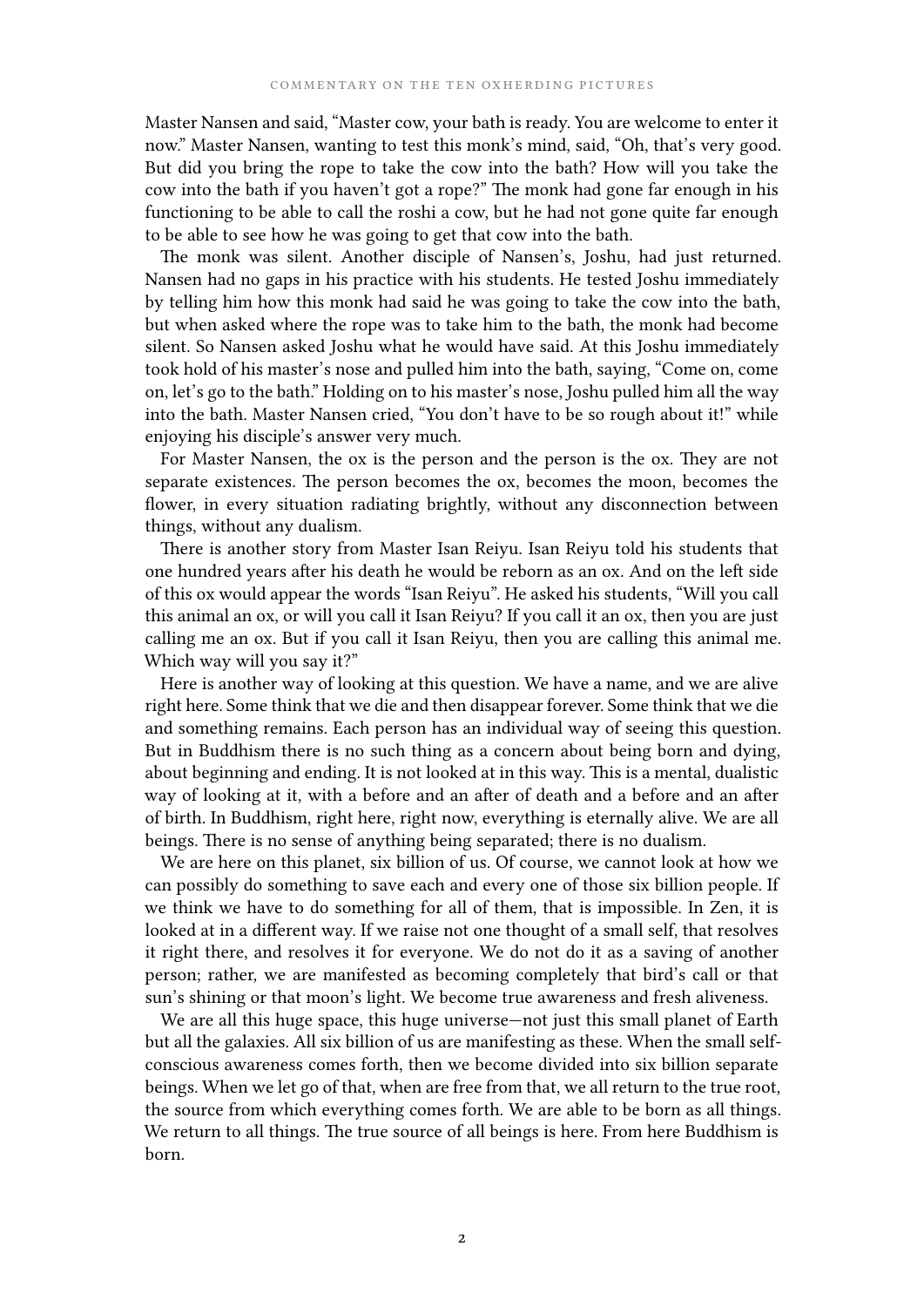What is beyond and prior to all of our delusions? What is beyond and prior to good or bad or what is profitable? These all come forth from the same deep source. If our mind is realized to be rooted in this great source, then we have no need for a text like *Ten Oxherding Pictures*. We do not have to stay attached to the delusions and the thoughts that all arise from this source. But while we are all endowed with the source and the possibility of its realization, we forget. As Ikkyu has said, the further we go from our infancy, the more deeply our ego takes over. How can we be returned to our mind's true source? It cannot be done so suddenly. It has taken so much time and so much conditioning for our minds to become filled with so much clutter, and it will take time as well for them to become clear again. That is why we need a text like this, which divides the process of going through practice into ten simple steps.

Humans live with many delusions, and this aspect of their lives is expressed in terms of the six realms: the realms of hell, of hungry ghosts, of animals, of *ashuras*, of humans, and of heavenly beings. These realms are not something we will experience after death; they are what we are experiencing right now. The first of these, that realm of hell, is to not believe in anything—this hell can be to live under the same roof as someone and not be able to believe in them, or trust them at all. This is truly hell. That realm of the hungry ghosts is to be wanting more and more and more, no matter how much you already have; no matter how much you already have right in your own hand, you still want even more, endlessly. Then there is the world of the *ashura*, the angry god, which you experience when you become irritated and upset, always furious about something and not quite sure why you are so furious. The world of animals is to feel shame and embarrassment about what you have done. The world of humans is to be able to be sorry, to be able to review our behavior and repent and look at ourselves and improve. The world of heavenly beings is the world where we are able to enjoy our hobbies, or music, spending time pleasantly. But if we have not yet realized our true source, even if we are in the realm of the heavenly beings, enjoying ourselves and feeling that everything is blissful, we will continually return to the realm of the hungry ghosts or the human realm or the hell realm, without rest, without pause.

We of the human realm can review our behavior. We can want to change it. Only humans can do this. For this reason the human realm is the highest in quality of all the six realms. One might look at the realm of the heavenly beings and think that it seems superior, but heavenly beings are so absorbed in their own pleasure that they forget others. When we become absorbed in our pleasure, we forget all of society. Only taking care of our own small self-centered happiness and self-satisfaction, we turn our backs on society. In this way, the heavenly realm is not of the highest quality. This realization that there is a possibility of reviewing our own behavior, and the knowledge that there is a path to be walked, is what is represented by the first of these ten pictures.

This is also called the awakening of deep faith, or the awakening of the Bodhisattva nature: when we realize that life is not only about our own personal, individual selves but instead about what we can do for all of society. To reduce our own small selfcentered self and let go of that ego—this is what we can do for all of society. To lessen our own personal heaviness is the way to liberate all beings. To look to society and offer everything we are to society: that is the point. So why do we do zazen? Why do we do practice? To liberate society is our primary goal, but first we have a challenge to work on within. Until we have clarified our own mind, letting go of our heaviness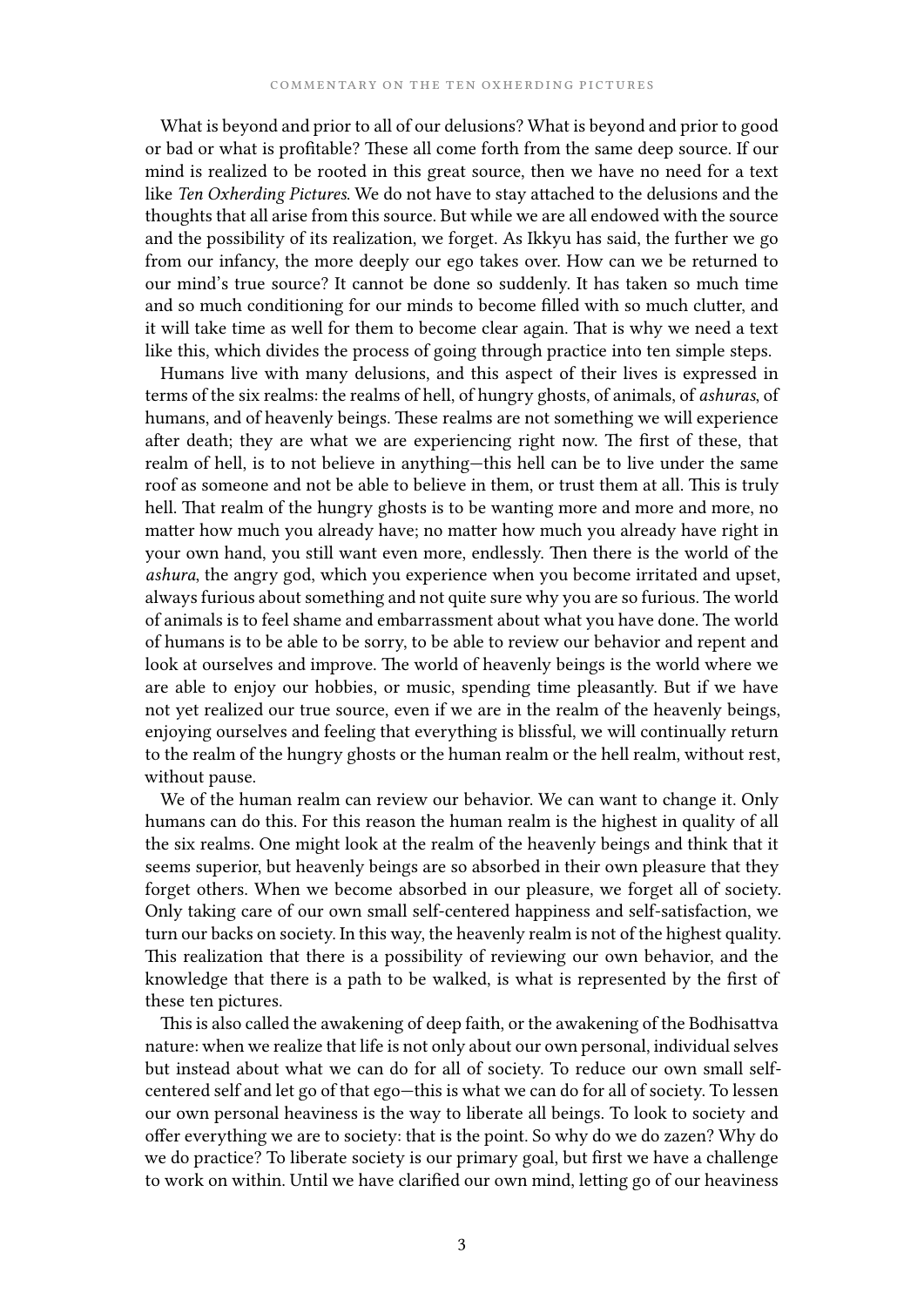and ego attachments, our offering to society will only cause more problems. We have to work on the interior clarification, in the same way that the axle has to be straight in order for the wheel to turn smoothly.

## i. Searching for the Ox

**Preface:** Until now, the ox has never gone astray. Why then does he need to search for it? Because he turned away from himself, he became estranged from it; then, lost in the dust, at last he let it astray; he's lost as soon as the path divides. Winning and losing consume him like flames, right and wrong rise round him like blades.

**Verse:** Beating about the endless wild grass, he seeks and searches, the rivers broaden, the mountains stretch on, and the trails go ever deeper. His strength exhausted and his spirit wearied, no place allows him refuge. He listens—there's just the evening's shrilling of cicadas in the trees.

**Waka:** Sought ox in the mountains—missed it. Only a cicada's empty shrilling.

The preface of the first of the Ten Oxherding Pictures begins: "Until now, the ox has never gone astray. Why then does he need to search for it?" Why have we come here? Why have we gathered here to do zazen together? We are all looking for this deep mind. We are seeking. We are digging and searching. But is there even one of us who has ever lost it, or strayed in any way? Everyone has so many thoughts, so much confusion, and so many concerns. But from where have these come? And how are they different from this original essence?

Think of all the spaceships that have been sent into the universe recently. More than one thousand people from the time of the first flight have traveled into space. But do these flights make the universe any smaller? Do the thoughts that we each have make our Original Mind any smaller? We perceive our thoughts and mistakenly look at them as the source. But those thoughts are not our True Source. The universe includes all of the planets and all of the galaxies, but has the including of those ever made the universe any smaller?

"Until now the ox has never gone astray. Why then does he need to search for it?" It seems that the more we seek, the farther away it goes. And, if it has already been here, why do we need to search for it at all? "Because he turned away from himself, he became estranged from it; then, lost in the dust, at last he let it astray." As soon as we think about doing something to clarify our mind, more thoughts and heaviness come. "Because he turned away from himself, he became estranged from it; then, lost in the dust, at last he let it astray."

In the Bible it says, "Unless you become like children, you will never enter the kingdom of Heaven." Those of a pure mind will see God. Yet we divide this mind, this clear mind, this pure mind, into that mind which is emotional, that mind which is dualistic, that mind which is intellectual. We feel strange and uncomfortable and decide to go to a psychiatrist, to see a professional—as if this unfathomable mind could be analyzed in that way. Or we feel physically uncomfortable, and we go to our health club and work out, expecting to be able to resolve our problems in this way. And the doctors who so often divide body and mind into two separate compartments make this problem even more complex.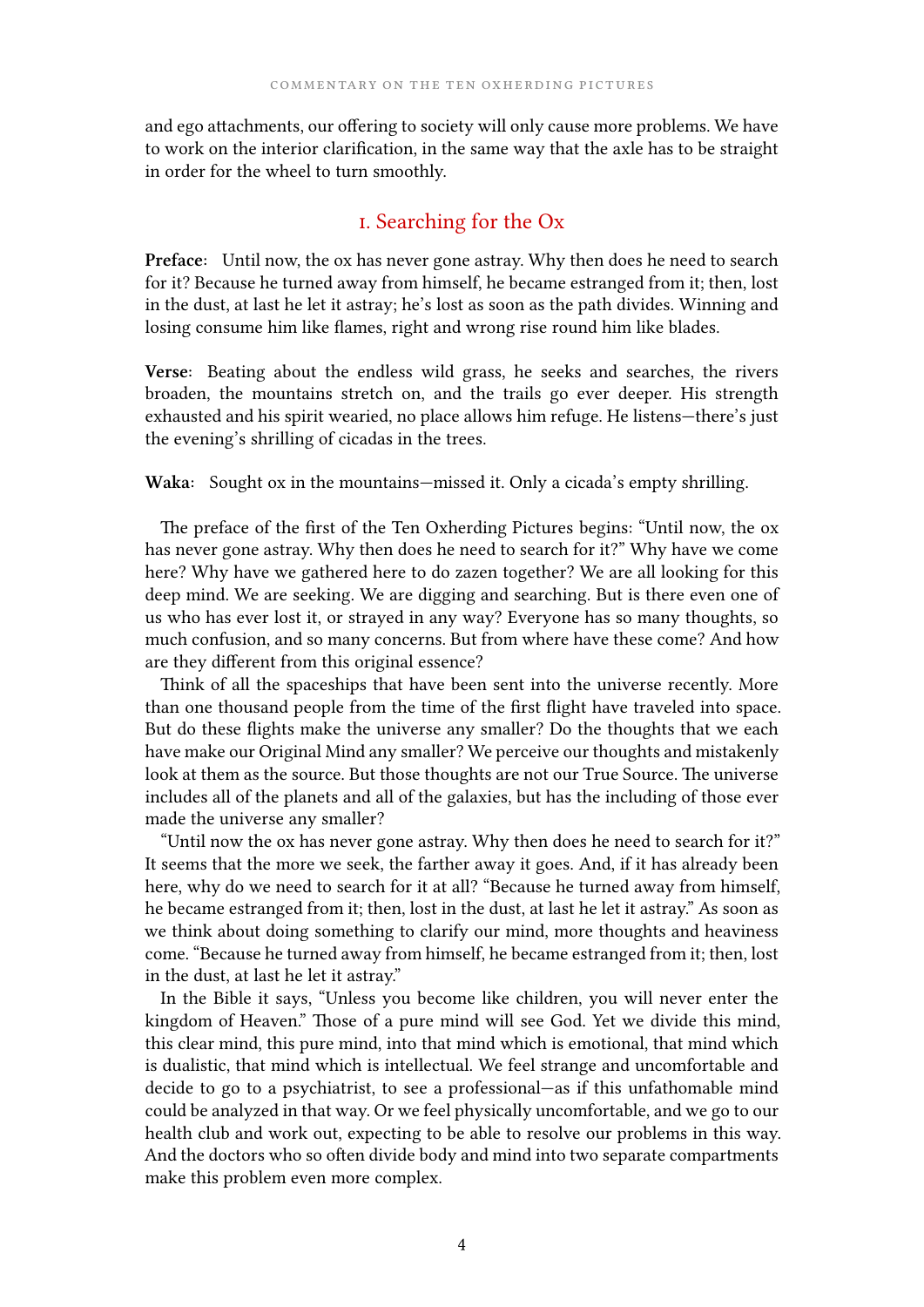A brand-new baby is completely empty-minded. As it's said, unless you become like children you cannot enter Heaven. But the clear mind exists even prior to the baby's heredity. It's said that at the age of sixteen months a child understands "one." At the age of thirty-two months a child understands "two." When a child understands two, then the ego comes forth. The world where there is only an understanding of the one could be said to be the world of God, where God reigns equally over everyone both good and bad. But prior to that knowledge of one, we still have that mind of zero. This is what has to be realized directly. When we give a baby a toy, it's fine with that one toy, until the next toy comes, and then it becomes absorbed completely in that next toy. But the Original Mind is not that mind of one but what exists prior to that, what exists prior even to people or to planets; it is that world of zero.

We live and see everything around us from this world of two. But our eyes' true source—that world of one—is prior to this world of two. And that which uses the world of one is even prior to that. When we see dualistically we are insecure and unbalanced. The hills of home recede farther and farther away. "He's lost as soon as the path divides."

"Winning and losing consume him like flames, right and wrong rise around him like blades." As soon as one thought comes forth, we are in a world of dark ignorance and dualism. We have one wispy thought, and then another associates with that, and another with that, and another with that. A couple start life together with very little material support. Working hard together, they gather the basics for a kitchen, a home, a livelihood. They have a child; they build their life as a family. But eventually, as things start working out, as their life becomes more comfortable, where they had been united in their difficulty and in making strong efforts together, now they become divided, with each of them wanting his or her own rights. Their child grows up, and they all want their own rights and their own material possessions.

In China it's said that you cannot possibly divide a peach into exactly equal pieces. If you divide a peach into four pieces, even if they are all of exactly the same size and weight, they will still be unequal, because the flavor in each part of the peach will be different. Some part will be more delicious than the others. They will not ultimately be equal, even if they are equal by weight. In this way, the idea of equality is unresolvable. That is the greatest problem on this earth today. Everyone wants an equality of quality as well as an equality of size. But if we give someone else the larger piece, then that person is happy, and we are especially happy at someone else's happiness. This is the equality of satisfaction. Within this we can catch a glimpse of something important. We can see the dualism from a larger place beyond win and lose, beyond right and wrong. Beyond dualism there is an equality of true human quality. This true quality is the source of actual equality. If we can embrace that, if we can see that equality clearly, then all humans can respect and love each other deeply.

That mind of pure equality is called Buddha. We who are so full of dualism cannot see it, but if we can get a glimpse beyond time and location, in this way we also have a sudden glimpse of this clear mind that we all have from the origin. While having this dualistic mind we realize that we have also, right now, a living mind, prior to that dualism. We must decide to realize that, or else we and all of the world will always be stuck in dualism. This is Finding the Tracks, the second of the Ten Oxherding Pictures.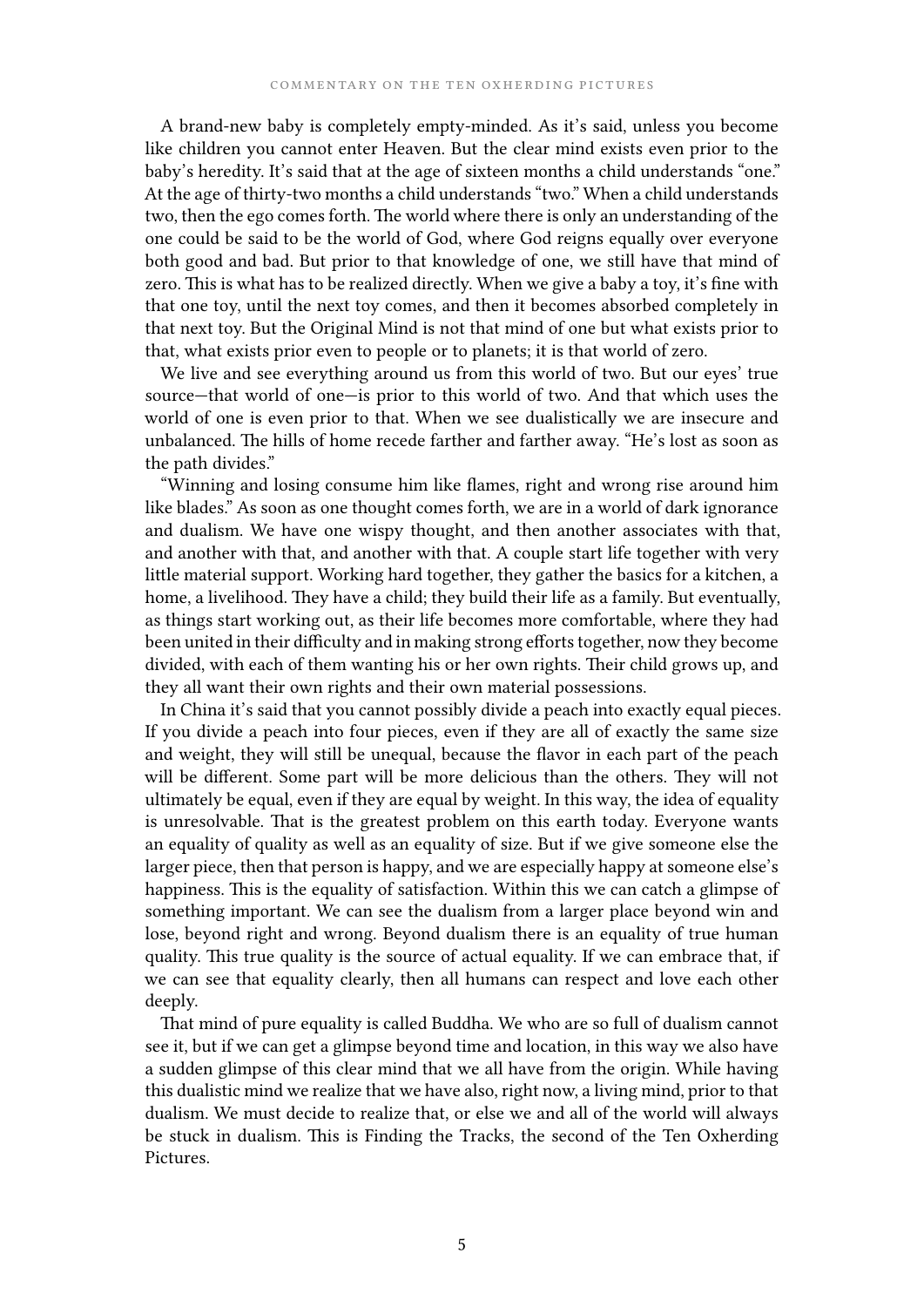There is also a verse that goes with Searching for the Ox; its first line is, "Beating about the endless wildgrass, he seeks and searches." We have given rise to this Bodhisattva vow. But the more we sit, the more thoughts we seem to have. And where is that Original Mind we were going to look for and realize, anyway? Is this mind we are sitting here with, so full of delusions and thoughts, anything that another could ever prostrate to? There is no cow of enlightenment there, not even a trace of a footstep. Maybe we had better go home quickly and accept that we are meant to live in a world full of desires. That's probably better for us anyway. Thinking about it in that way, we turn away.

"The rivers broaden, the mountains stretch on, and the trails go ever deeper." We sit. We want to do this, we think about doing that, we plan for doing something else. Our legs hurt, our backs hurt; we get angry at all of those thoughts, we get angry because our legs hurt, we get angry because our backs hurt. The harder we work, the worse it gets. And then there's the Roshi sitting up there talking about something so splendid, which makes no sense. It's as if we are trying to scratch an itch on our foot from the outside of our shoe. What is the good of any of this?

"His strength exhausted and his spirit wearied, no place allows him refuge." It has just started, and already I don't like being here. I think I'm not meant for this place; it doesn't suit me. I think I'd better leave. I've left so much work undone, and I really should be getting to it. Maybe I didn't do the right thing by coming here, and I should just leave right now. "He listens—there's just the evening shrilling of cicadas in the trees." My life is so busy, why did I leave it to come here? I can't figure out any of this. I may as well go home. We all think this. Everyone has thought this. But do not give up when you have finally been able to get started, when you have finally been able to get to the starting line. All of those here who look as if they have been doing this for so long had this exact same state of mind at the beginning. Those people who have now been doing this for three or five years all went through the same phase of wanting to leave. And somehow they kept going. After all, we have all paid already and freed up this week of time for the doing of this. So we might as well stay. But for everyone at the beginning it was a process of deciding to stay, deciding to go, deciding to stay, deciding to go, and then finally staying.

Everyone has this identical experience. No one is a superman about this. Everyone has confused thoughts, everyone has pain, and everyone wants to leave at the beginning. But, when something is finally actually experienced and felt directly, even though we are not sure what that is, we know it was right to keep going. To keep going even a little bit at a time is what has to be done. This cannot be resolved all at once. But once you have started, just keep that effort going.

#### ii. Finding the Tracks

**Preface:** With the aid of the sutras, he gains understanding; through the study of the teaching, he finds the traces. The many vessels are clearly all of one gold; and he himself is the embodiment of the ten thousand things. But unable to recognize correct from incorrect, how is he to distinguish true from false? Since he has yet to pass through the gate, only tentatively has he seen the traces.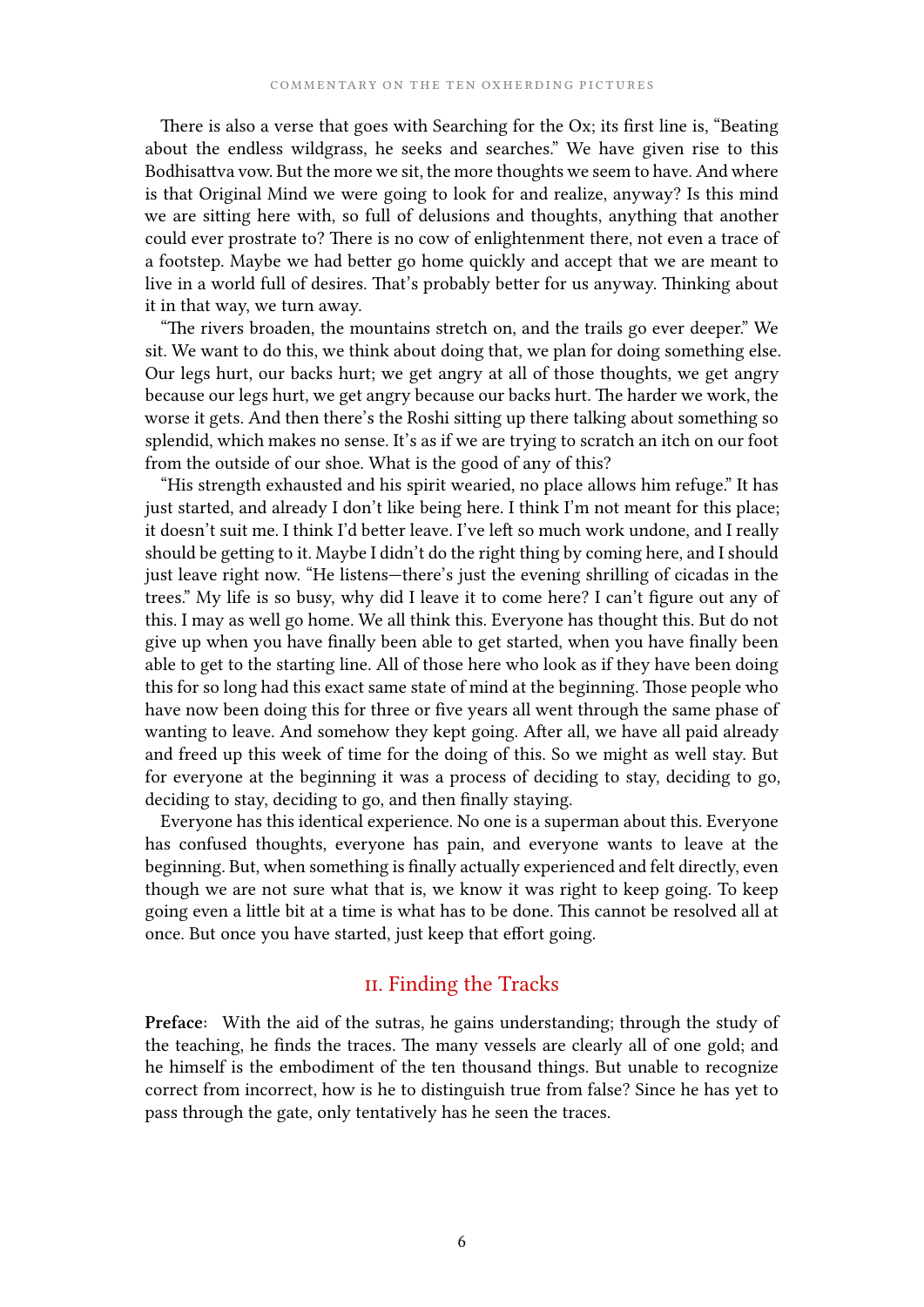**Verse:** By the water and under the trees, there are tracks thick and fast. In the sweet grasses thick with growth, did he see it or not? But even in the depths of the deepest mountains, how could it hide from others its snout turned up at the sky?

**Waka:** Deep in the mountains, his efforts bear fruit. Tracks! How grateful to see a sign.

Today we have the second of the *Ten Oxherding Pictures*, Finding the Tracks. Yesterday we had Searching for the Ox, looking for the traces, seeking the path, and the essence of that state of mind. Today we have the second, Finding the Tracks. After seeking and seeking, something that finally looks something like a track is found. As in the picture here, the traces can be seen. It's written in the preface, "With the aid of the sutras, he gains understanding; through study of the teaching, he finds the traces." This essence cannot yet be affirmed from one's own experience, but from reading and from listening to others it seems this must be it. This is what I was looking for.

People always want to read as many books as possible and find out things, even if only second-hand, by listening to and reading the words of others. But if you are going to learn about Buddhism through books, it's best to read original texts. For Bodhidharma, it was a sutra called the *Ryogon Sutra*. For the Fifth and Sixth Patriarchs, it was the *Diamond Sutra*. For Rinzai, it was the *Flower Garland Sutra*. And for Hakuin, it was in the *Lotus Sutra* that he found the true substance of Buddhism. The more layers of interpretation we have to go through, the further and further away we are from the deepest meaning. We have to be able to find these traces to find the source, but we have to be clear about what the best traces are.

For our whole life, we think of this physical body as what we are, as our self, and we think that others are exterior to what we are. That which is inside this bag of skin is what we are, is how we think it is, and anything that is outside this bag of skin is something separate. But that is a mistaken way of looking at it. If we think of how many things we depend on just to stay alive, we can see how different the reality is. "The many vessels are clearly all of one gold; and he himself is the embodiment of the ten thousand things." We cannot live alone and independently, but if we are not careful, we often make the mistake of believing that we can. If you close off your nose and mouth, you can see this easily. We need oxygen to stay alive. We must have water to live. Without it, we would die after one week. If we go without food for too long, we can die. The life energy of animals and plants is always supporting us. There is no way we can live disconnected from all other beings.

Scientists tell us that 350 million years ago, in that one moment when life came forth, every single person was born, because from that one spark, that one instant, all of our ancestors have lived in sequence, down to our grandparents, and then to us: we all came forth from one moment. Without that, without that continuation of life energy that has come down through today, we would not be alive here. Our life energy is not a separate thing. A baby is born, and perhaps it has a certain purity and clarity at that time, but it's influenced from then on by its parents, its teachers, its family, and the society in which it lives. This conditioning—all the ways of looking at the world that are taught by everyone the child comes in contact with—becomes a child's base for perceiving this world.

In all these ways, one single existence is an impossibility. There has to be a connection. And to discover that connection we need to realize and directly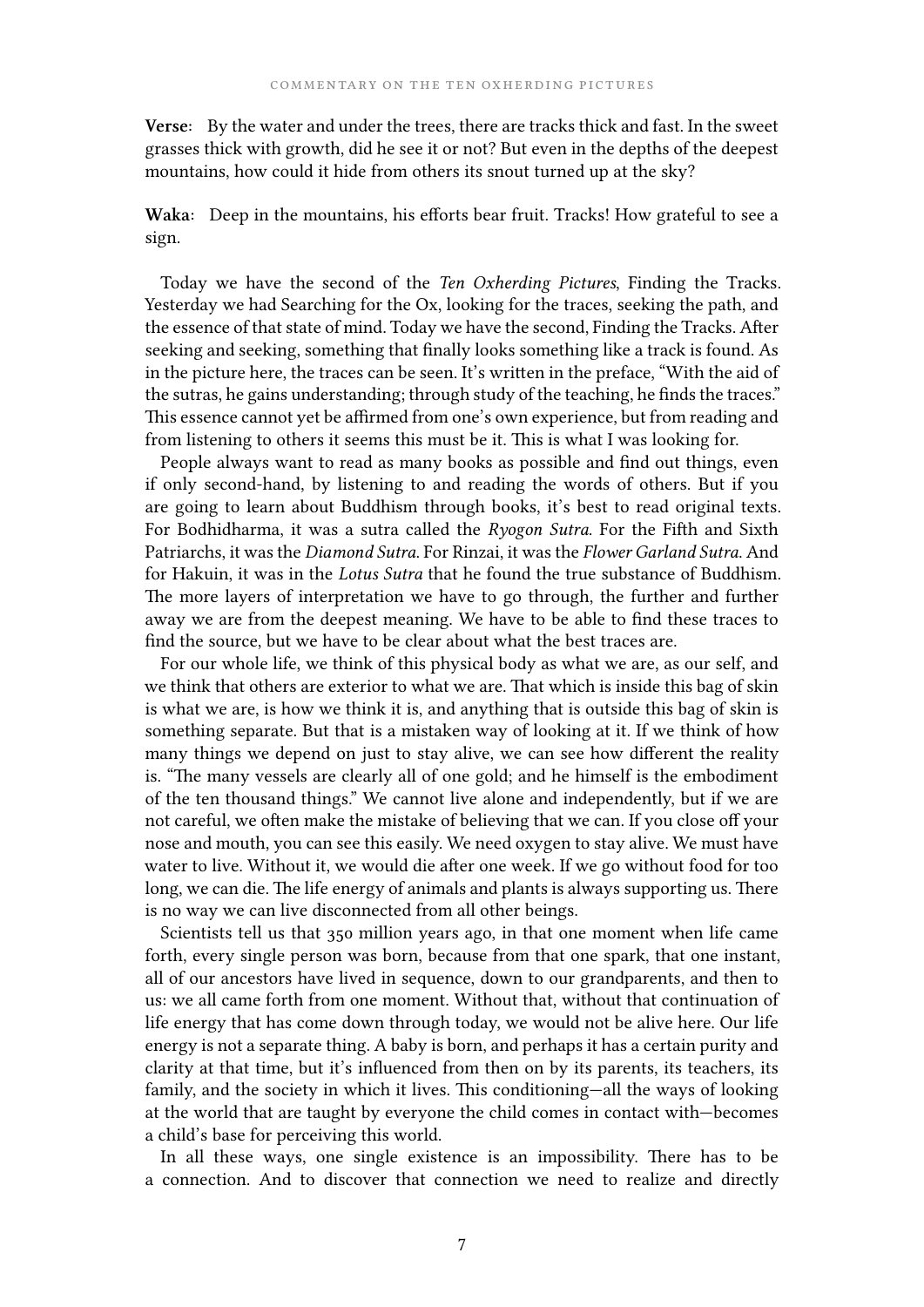encounter our Clear Mind, that which unifies all beings. It's said that we exist as the world, and the world exists as us. Or that all of the ten thousand things come forth from me and I become all of those ten thousand things. Everything consists of atoms, and according to the ways in which these atoms gather and separate, according to karmic conditions, we have causes that become effects, which then become further causes. In this, the essence of all of us can be seen. The sixty billion cells of each person's human body separate into the functions of skin cells and brain cells and lymph system cells, eye cells and ear cells, but all of these originally came forth from one single cell, and that one single cell came forth from one single original atom. When we see this we can see clearly that among human beings there is no differentiation.

"But unable to recognize correct from incorrect, how is he to distinguish true from false? Since he has yet to pass through the gate, only tentatively has he seen the traces." But even if we know in our heads how it works, that does not satisfy us or our true craving to understand from experience. We have seen traces, but do not yet know the real thing. We have not yet sat until we can pierce through and the bottom falls out and we shine radiantly. We have to keep going, even though we do not yet know what exactly it is that we have to do. We know we have to sit, but we have not yet done the sitting. We know where the traces are, but we have not yet grasped the actual animal.

"Since he has yet to pass through the gate, only tentatively has he seen the traces." When you have only taken a bite, but not yet actually chewed it, there is no way to keep the essence going in daily life. We sort of know what it is when we are on the cushion, but when we stand up from the cushion it dissipates in every direction and we don't know how to keep it going.

A verse is then given: "By the water and under the trees, there are tracks thick and fast. In the sweet grasses thick with growth, did he see it or not?" There are tracks. Where the grass has been trampled we can see them. We can see them in the green willow leaves, which look like Kanzeon Bodhisattva, and hear them in the wind passing through the green pines. This is not a metaphor; rather, as we listen openly, the sound made by the pines is a sermon of the Buddha. "In the sweet grasses thick with growth, did he see it or not?" A swift bird taking off unseen from the grasses is a teaching as well, and all of these teachings are in harmony at the same time. A white bird taking flight, the lively manifestation of life energy, in harmony, is the truth being spoken in every moment. In every single sense we can feel and experience this truth.

The *Heart Sutra* says, "All dharmas are marked with emptiness, they are without birth or death, are not tainted nor pure, do not increase nor decrease… no eyes, no ears, no nose, no tongue, no body, no mind, no color, no sound, no smell, no taste, no touch, no object of mind, no world of eyes, through to no world of mind consciousness." If we look at this quietly, we see that if we forget these senses as we use them, forgetting our eyes, forgetting our ears, forgetting our nose, our tongue, our body, our mind, as we perceive things, those things themselves—the eyes, the ears, the body—disappear. Our mind does not decrease or increase, it is not stained or pure, it reflects things exactly as they come to us. We see a fire, but our mind does not burn. The mind, just as it is, is that clarity of the true nature.

As Rinzai has said, the true Dharma has no fixed form, and yet it extends throughout the ten directions. Science gives us laws that say one plus one is two,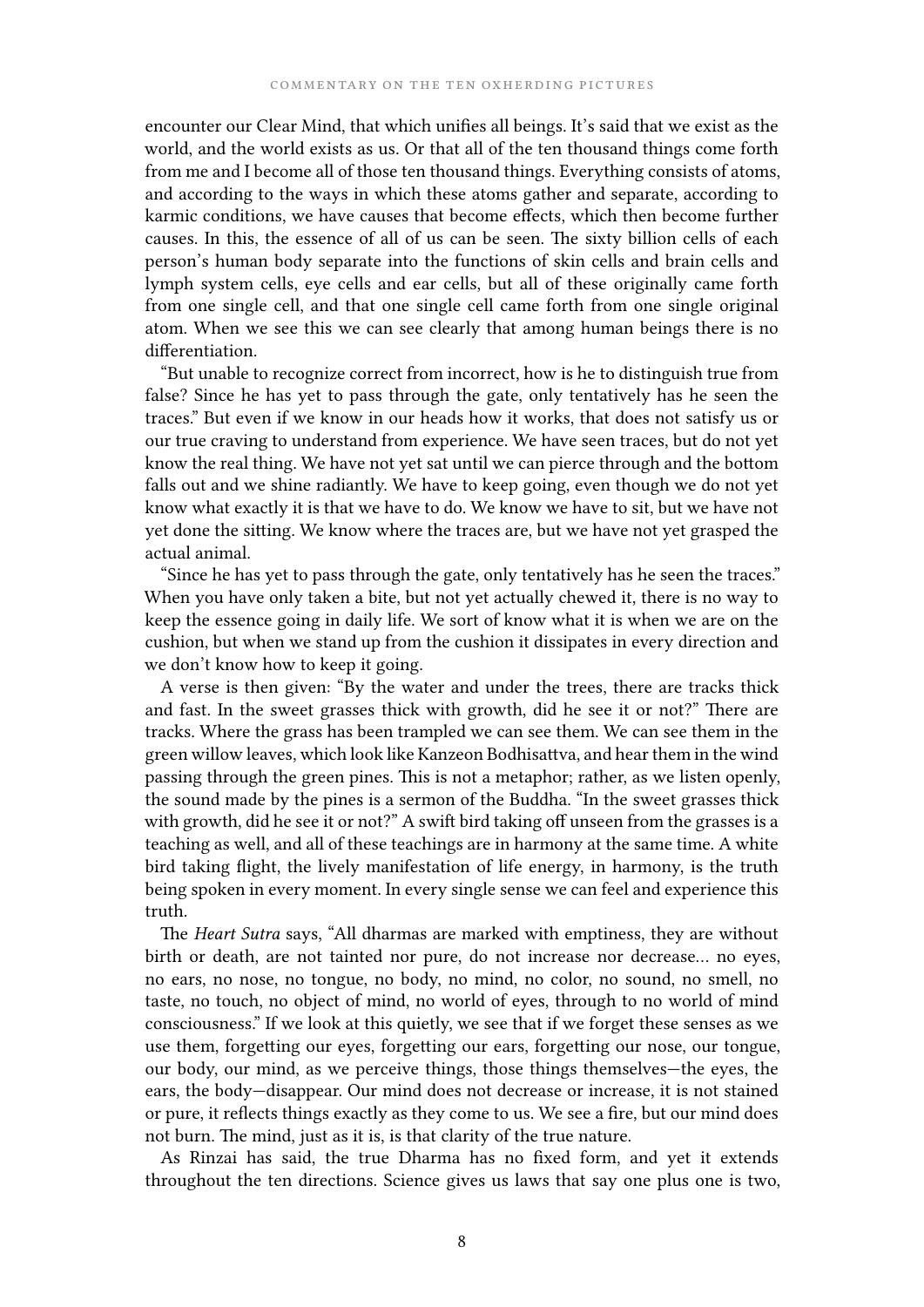or two plus two is four. Science tells us that these are rules, facts, fixed phenomenon. They are not something that only people of a certain religion can understand, that only Christians can understand and Buddhists cannot, that only Muslims can understand and Hindus cannot. All beings can understand. Seeing the sun, we become the sun. Seeing a bird, we become the bird. Everything is embraced, every single bit of it. The whole universe is the ox of our own clear mind.

The Buddha when he was awakened at the sight of the morning star said, "How wondrous, how wondrous, all beings are endowed with this very same clear mind to which I have just been awakened. Everything is shining." Because his mind became zero at this time and free of any traces of anything at all, he could become the river, the mountain, the flowers—he could become all things. And this wondrous wisdom to which he was awakened, which all beings are endowed with, does not come to us from practice. We are all already within this wisdom. But because we hold on to an idea of who we are, what our status is, what our position is, we are always a small self that gets stuck. But that small self is not the true ox. It is only a small-self idea of what an ox might be like.

"But even in the depths of the deepest mountains, how could it hide from others its snout turned up at the sky?" Yet no matter how much we explain it, we have found the traces after all. Whether we are sleeping, walking, sitting, we have to keep that essence going, without a trace of our small self, without a gap from morning until evening. Doing this we experience a place where, while we still perceive a small self there, we also sense the presence of some other huge, great, enormous energy.

## III. Seeing the Ox

**Preface:** Through sounds he makes an entry and comes to know their source. But it's no different for each and every one of the six senses. In their every function, it is plainly present, like salt in water, or glue in paint. Raise your eyebrows—it is nothing other than yourself.

**Verse:** On the tree branch a nightingale sings, warm sun, soft wind, green willows on the bank. Now nowhere for it to hide, its majestic horns no artist could draw.

**Waka:** In the spring sun in the green willow strands, see its timeless form.

Finally, we have been able to see the ox. We have been looking for this ox. We have begun some training, full of explanations and ideas about how to do it. Finally, we encounter the traces, and following them we now see the ox. In this picture, however, it's still only the rear end of the ox that has been seen. "Through sounds he makes an entry and comes to know their source."

There is a story from China. The Sixth Patriarch's disciple was Nangaku Ejo, whose disciple was Baso Doitsu, and his disciple was Hyakujo Ekai. It was Hyakujo Ekai who gave us all of the rules that we use today in our training. Without the rules he gave us, our practice would be chaotic and disorganized. In his elderly years, Hyakujo Ekai had a disciple named Kyogen Chikan. Kyogen was one of those disciples who could hear one and understand ten. Among the one thousand monks who were training with this teacher, Kyogen was one of the sharpest. When Hyakujo Ekai died, Kyogen Chikan went to train with Hyakujo's senior disciple, his brother disciple,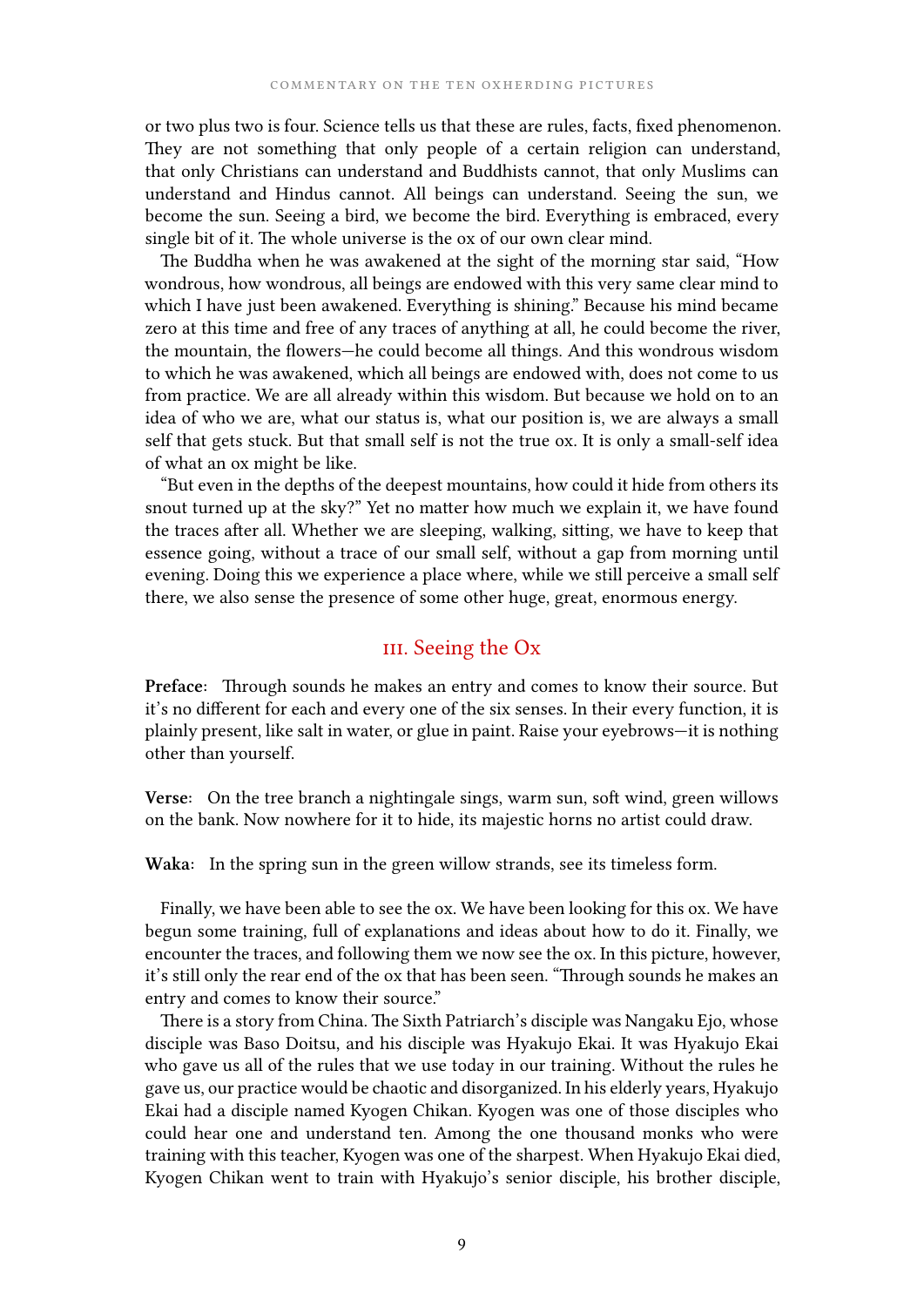Isan Reiyu. Because Isan Reiyu and Kyogen Chikan had been monks together under the same teacher, they knew each other very well. Isan Reiyu said to Kyogen, "You are an excellent monk, but I do not want to hear your intellectualizations and your explanations. Before your mother and father were even born, what was it you knew? Say one word of this. If you cannot tell me this, then you should not be here."

Kyogen tried everything he knew, but he was using not his own words but rather the thoughts and repeated ideas of others. Again and again, Isan Reiyu told him not to bring anything that was not his own. Two years went by, three years went by, more years passed. But Kyogen's essence still did not manifest. Finally, he went to Isan and said, "I have nothing more to say. Won't you please tell me the answer to this"? The teacher replied, "I could tell you, but that would be only my words, not your words. You have to know this from within yourself, not by hearing it from somebody else."

Kyogen was desperate. He had been called the best student of his first teacher, and now he was found out to have no capability whatsoever. He decided he could never go into society like this but would spend the rest of his life cleaning a teacher's grave. He found the grave of one of the disciples of the Sixth Patriarch, Nanyo Echu Kokushi, who had even become the emperor's teacher. He spent two, three, four, five, six years cleaning this grave. Every single day he cleaned and did zazen, and always in his mind he was turning over this question and searching for that one word from before his parents were born. What could that be? He gave up on all thinking, all desires, all attachments, and just cleaned all day from morning until night. How clear and pure and quiet his mind must have become.

One day he was cleaning as usual, gathering leaves and various bits of debris that he had swept up and throwing them away out the back gate. This was his daily ritual. But this day, as he threw the leaves a stone that was mixed in with them hit a bamboo; at the sound of the bamboo being hit by the stone, he became that sound, and it was extending throughout the universe. He had not heard this from someone else. He was in deep great wonder and astonishment. He knew the answer to the question he had been working on, in this moment, in his purified mind. He jumped up in astonishment. He had met the ox directly. Beyond any ideas or dualistic experiences philosophers call this the pure experience—he knew it from himself completely.

He heard this sound from a place beyond preconceived notions and experiences, from an unborn, fresh place. We are always so caught up in our past experiences that we are unable to experience this great wonder, this fresh-born amazement. Because we are trapped by our hard, fixed ideas, we sit to let go of them. This is why we have to sit—to let go of all of those preconceived notions, all of that clutter, everything that prevents us from being open to this wonder.

The energy that is fixed and hardened is suffocated and without freshness—to be in that state of mind in which everything is new and alive is what enlightenment or *satori* is. Every day is fresh, every day is new. For Kyogen it came through his ears, but it does not have to come through a particular sense. The Buddha saw the morning star. Here the ox is seen. Reiun Shigon saw the peach blossom blooming. Badabara Bodhisattva felt the bathwater on his skin, the warm bathwater, and was enlightened in the bath. We can always see, hear, smell, taste, and feel, so why do we not know this wonder? It's because we have become anaesthetized by preconceived notions and fixed ideas.

Rinzai said that in this five-foot lump of red flesh there is a True Person of No Rank who is always coming and going in and out of the orifices. If you have not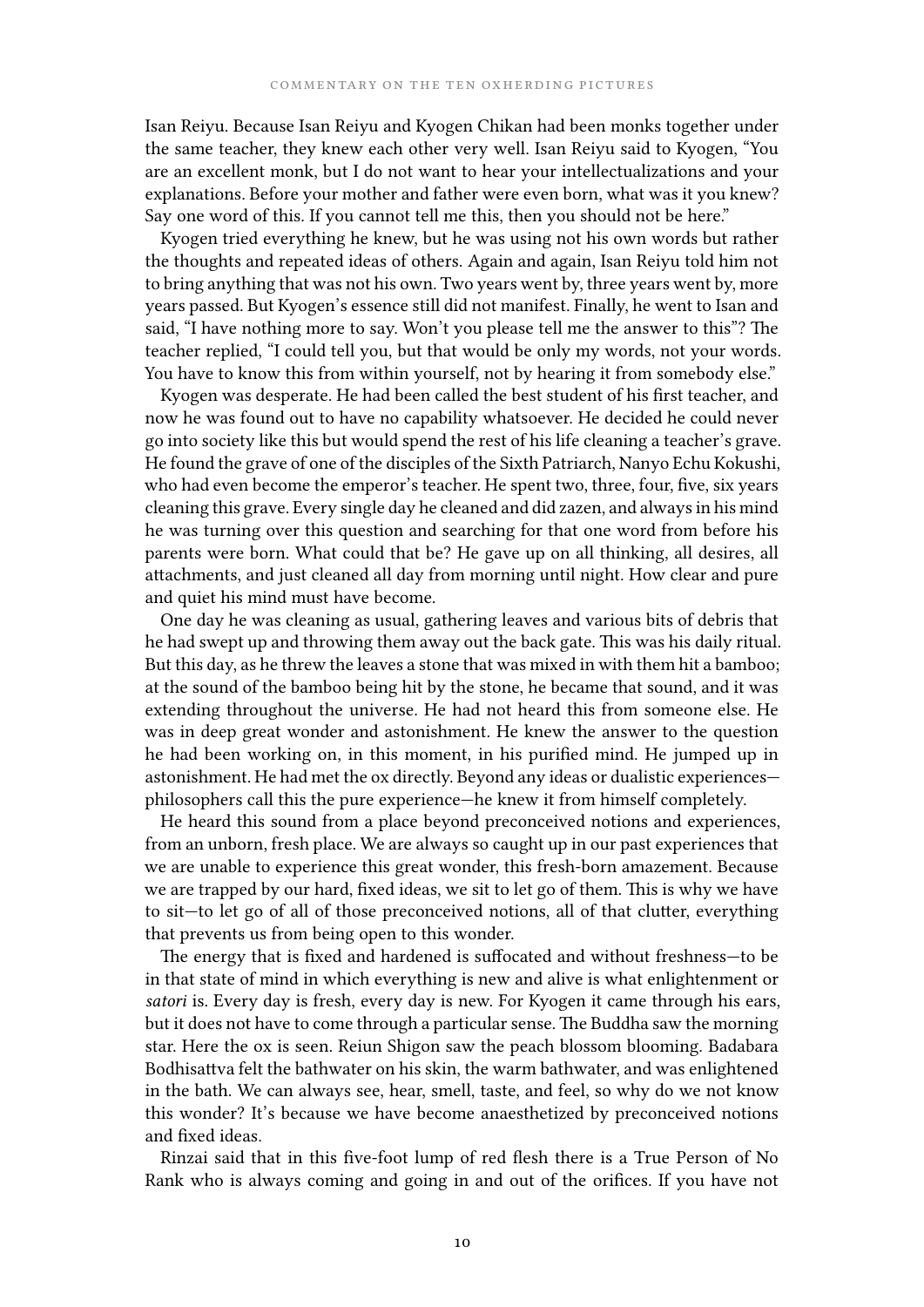seen this True Person yet, see it now. Within this physical body that bleeds when it's cut, that True Person of No Rank encounters the eyes and becomes seeing; it encounters the ears and becomes hearing; through the hands, it becomes making something; through the feet, it becomes carrying our body. That True Person of No Rank, without any smell or shadow of a small self: if you have not realized that True Person, that true life energy, do it now. We all have the exact same eyes and ears and body and awareness. If you do not become fixed and hardened on some idea of a small self, you can always know this place which is fresh and new.

"But it is no different for each and every one of the six senses." Buddha Nature is the name that is given, but our true nature is not something that is made up or held on to in our heads. It's not just a name. It's alive; it's present; it's real. As Bodhidharma said in his rules for doing zazen, you need to let go of all connections to the external world and let go of all concerns within and, not holding on to anything in your head, sit with your entire body. Zen is not something we have to be able to hold on to some idea about. It's not about holding on to an idea of thinking nothing at all either, or an idea of not being moved around by anything—if we approach it in that way we are still beginners. It's not to sit as if paralyzed either. Rather, as it's said in the phrase in the *Diamond Sutra* that the Sixth Patriarch heard and was awakened by, "residing in no place, the awakened mind arises." Zen is not to think that we should not see, hear, or speak, but while seeing, hearing, and speaking to let everything go after we have perceived it. If we become caught by and attached to anything, our mind stops. Rather than thinking and becoming caught by various thoughts, we can be always new, always fresh. We must know this beyond any preconceived notion or idea or past experience; we must know only that flow of life energy.

In Buddhism the truth is always being likened to a mirror, which reflects everything but is not influenced by anything it is reflecting. It can also be likened to a canvas with a painting on it, or a chalkboard with writing on it, or a movie screen with a film being shown on it. People look at a painting, but they do not look at the canvas. They look at what is written on the chalkboard, but they do not look at the chalkboard. They see what is happening on a movie screen, but they do not look at the screen on which the movie is being shown. Our senses are the same. Our ears encounter a sound, and at that moment we are able to hear. The same is true of tasting a flavor. We encounter a food, and from that comes forth tasting. Zen is not about searching for a world of nothing at all. That will get us nowhere. That will not be of any use. Nor will being attached to everything that we encounter. "In their every function, it is plainly present, like salt in water, or glue in paint. Raise your eyebrows—it is nothing other than yourself."

It is foolish to look at a canvas and its picture as two separate things, as it is foolish to look at a chalkboard and what is written on it as two separate things, or a movie screen and what is showing on it as two separate things. They are not separate. As we sit here, if we look for our selves somewhere separated, how foolish that would be. We must dive into that which does the zazen, that which works, that which hears, that which sees, or we are foggy and hazy, and that is not it either. From the tops of our heads to the bottoms of our feet, we must become clear and transparent and taut, or our zazen is being done without meaning. We must let go of all preconceived notions and with that clarified mind see the stars and the green of the trees. If our mind is fuzzy and lax, we will never be able to perceive clearly; nor will we be able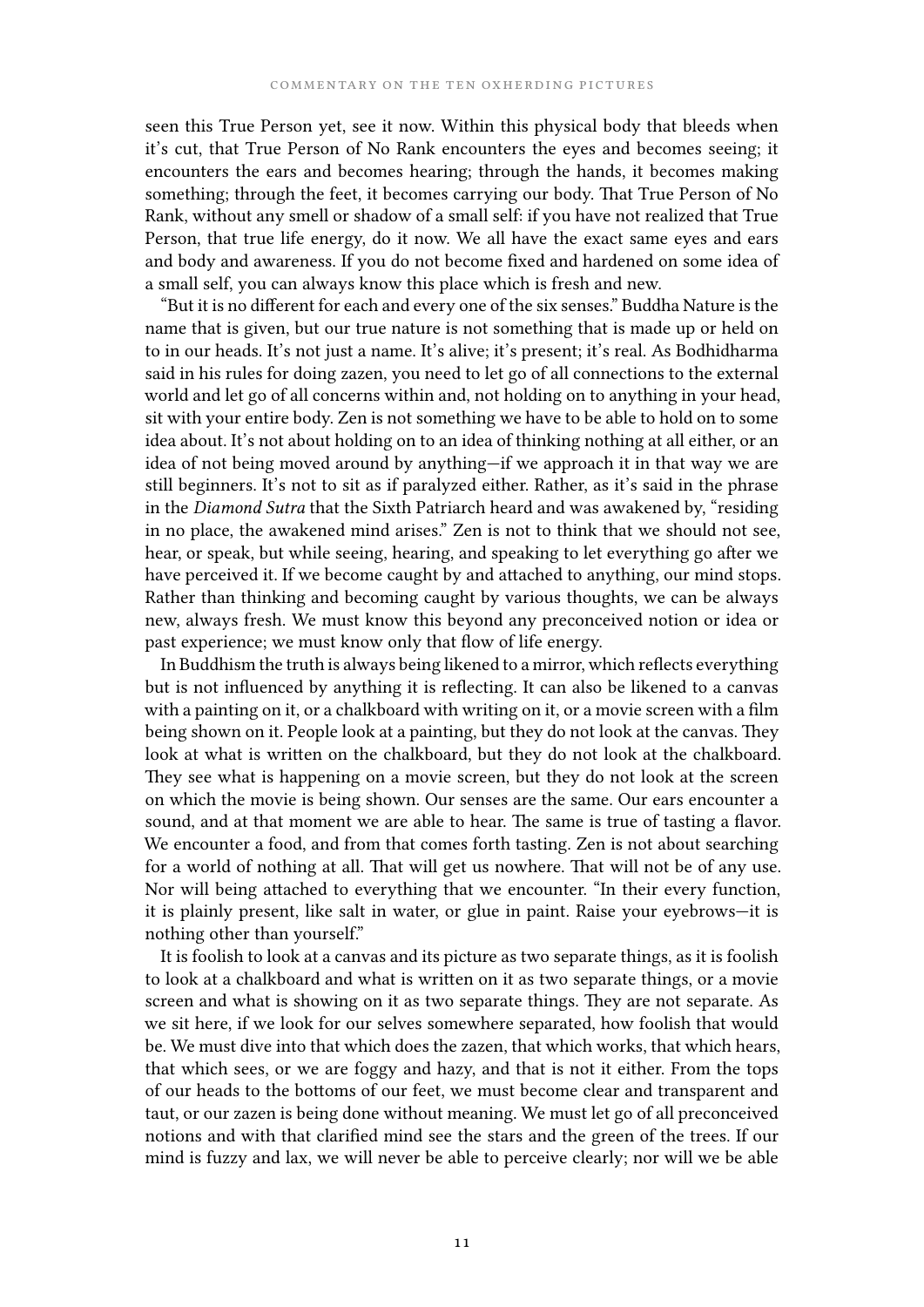to perceive clearly if we sit with too much tension. We must always see with a fresh, clarified mind.

"On the tree branch a nightingale sings, warm sun, soft wind, green willows on the bank." Filling our eyes, our ears, the bird's song fills our whole body, the wind fills our whole body. We do a great *MUUUUUuuuuuuuuuuuuuu* and try to put everything into it, but the harder we work, the greater the separation grows and the more confused we become about how to become one with that original essence.

There is an old story about a woodcutter who was cutting down a tree when he heard a bird with a beautiful voice singing nearby. As he finished cutting down the tree, this unusual bird, who could read his thoughts and speak to him, said, "Ah, ha! You've been intoxicated by my beautiful voice, I can tell." The woodcutter was astonished and looked up, but there was no bird anywhere to be seen. Then he heard it say, "See, now you're astonished, aren't you?" The woodcutter thought, "I'll catch that bird," and immediately he heard the bird say, "So you're going to try to catch me now." The woodcutter saw the bird sitting on a branch in front of him and thought he might be able to put out his hand and catch it, but just as he began to reach for it, the bird flew to a higher branch. When he climbed the tree to reach the branch where the bird was, the bird flew to the next tree. When he ran down and climbed up that tree, the bird flew to the next tree. In this way, the bird kept the woodcutter chasing after him, teasing him the whole time. Finally, the woodcutter gave up and said, "This is a useless chase." And he went back to cutting trees.

As soon as he did this, the bird said to him, "Now you're going to ignore me, huh?" And he did indeed ignore the bird and just kept on cutting wood. And who knows why, but for some reason the woodcutter's hatchet suddenly flew out of his hand and knocked the bird right into his hand. This bird is the bird of enlightenment. In Japanese, the word for bird is *tori* and the word for enlightenment is *satori*, so the bird in this story is the *tori* of *satori*, the bird of enlightenment.

"Now nowhere for it to hide, its majestic horns no artist could draw." People of the past also always said that you can draw a picture of a peach but you cannot taste the flavor of a peach from looking at its picture. When people hear a story about someone else's experience, they then try to imitate how it was done. They lie down in a certain way, or they do something in a certain way to imitate another person's realization. But those imitations can never be the real thing.

What has to be done is to let go of yourself completely. You must separate from that idea of a small self completely, or you will never be able to know the ox and see it for yourself. Here we have just barely had a glimpse of this ox. We have not really seen the whole thing yet. We have not made it our own yet. So while we may have a sense of what it's like, we cannot use it yet; we cannot put it to use. We do not know this ox freely.

Take these words and do not just listen to them superficially but use them; do your practice with that mind of clarity until it becomes transparent from all parts of you. Take this essence and make it into a oneness in everything you are doing, whether you are sitting or standing or working; whatever you are doing, bring it into oneness, keep it all as one, without separation. Do that and keep that going all the time. Do not become caught on your own ideas of what you have understood up until now. If you still carry those around with you, you are a slave of your past experience. Buddhism is the life energy of this very moment, this immediate moment, separated from all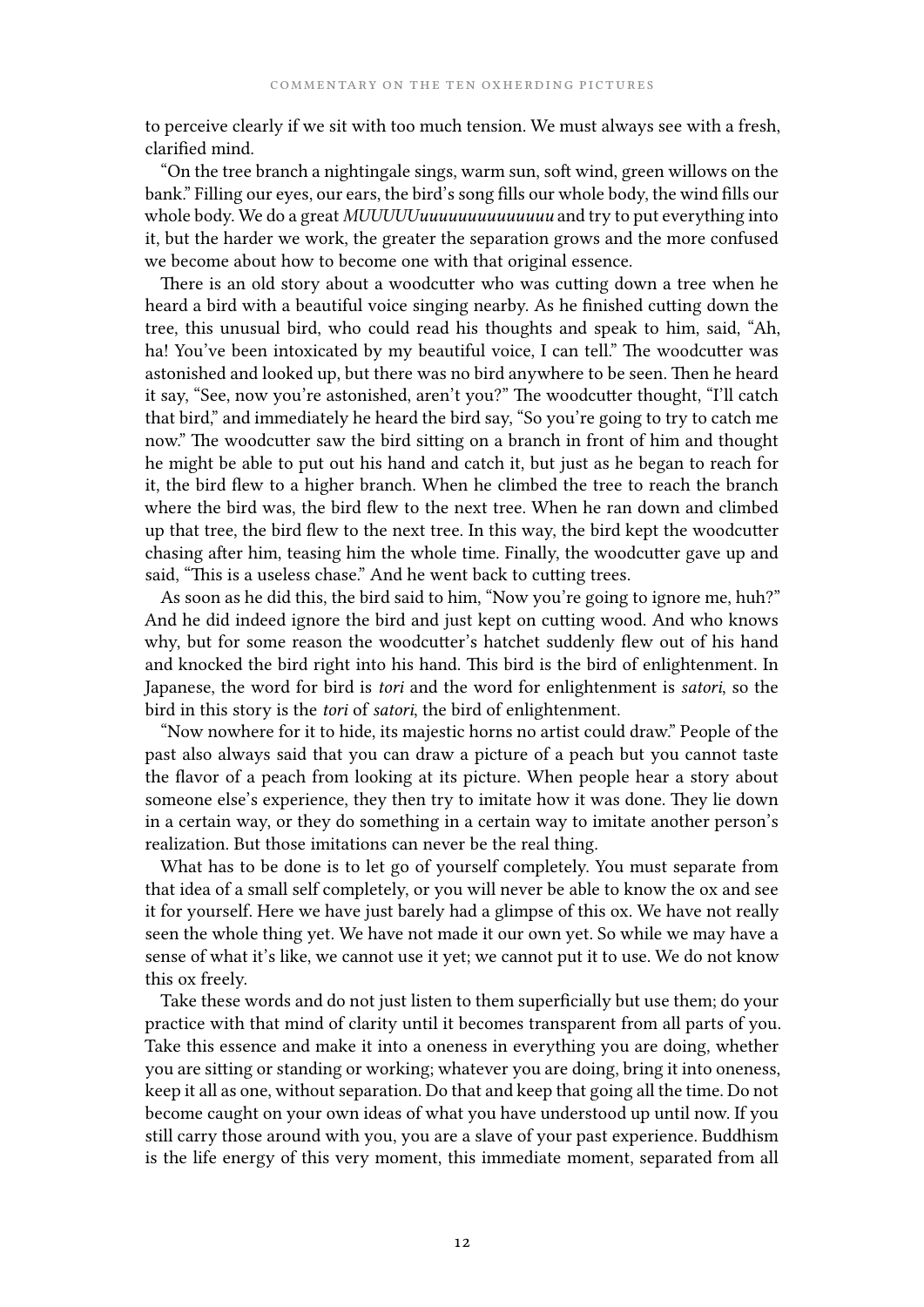the past moments. We must be in this immediate moment right now so that we do not waste this precious opportunity of doing sesshin here together.

## iv. Catching the Ox

**Preface:** At last today you finally meet up with the ox so long hidden in the wilderness. But the world around is so distracting, it is hard to keep up with the ox. It will not give up its longing for the sweet grass. It is just as willful as before and just as wild natured. He who would truly tame it must lay on the whip.

**Verse:** He expends all strength to take the ox. But willful and strong, it won't soon be broken. As soon as he gains the high ground, it vanishes once more deep into the mist.

**Waka:** Thinking "At last, my mind—the ox. Don't let go." Just this is the real fetter.

Seeking the ox, we leave home, depending on words and explanations; finally we see the ox, or something like an ox. But we cannot yet use it freely. We know it, but we cannot use it in our everyday life as we want to. We cannot yet give function to its essence.

Yet there is no special thing such as an ox that we actually attain. We have never been separated from our Original Nature. It has only been covered over by conditioning and habits. We intend to have understood; yet, in our daily life, it does not work that well. We hesitate. Our experience cannot yet come to life.

We have worked for years and realized something like an ox, but as we go on our thoughts spread and a murky state of mind is present. We return to the beginning again. People have many varieties and depths of experience, deep and shallow, but they must make the effort to keep deepening them and to continue. We have to realize the place where we stand without even knowing that we are standing, walk without even knowing that we are walking, becoming as clear and as sharp as a crystal. This is not just about learning some koan answers and making a good breath. This is that place where no dualism is even possible, where we have let go of any sense of our bodies, any sense of our location, and become a complete fool—until we get caught once again on an idea of having understood something.

In the olden days people would say that in the world of the path, if we notice a confusion, as soon as we notice it, it's resolved. But in the world of emotions and habits, it's not so easy to cut through all of our conditioning. We are convinced that the way we are seeing something is right, and we become immovable in that conviction. A long-term commitment and a firm determination are needed before we can let go of these misperceived convictions. We have to practice in such a way that we can see our misperceptions and let go of all those things we are carrying around in such a big, burdensome way.

In Okayama there is a college of Notre Dame. Watanabe Katsuko is the head of this school; she is also excellent at zazen. Her father was a politician, a congressman, when the emperor was still in power. Then, a group of young military rebels staged a coup d'état against the emperor for being so indulgent, and they killed the government members. In front of her eyes, she saw her father fall, shot with twenty or thirty bullets. What a painful and awful thing for a daughter to witness!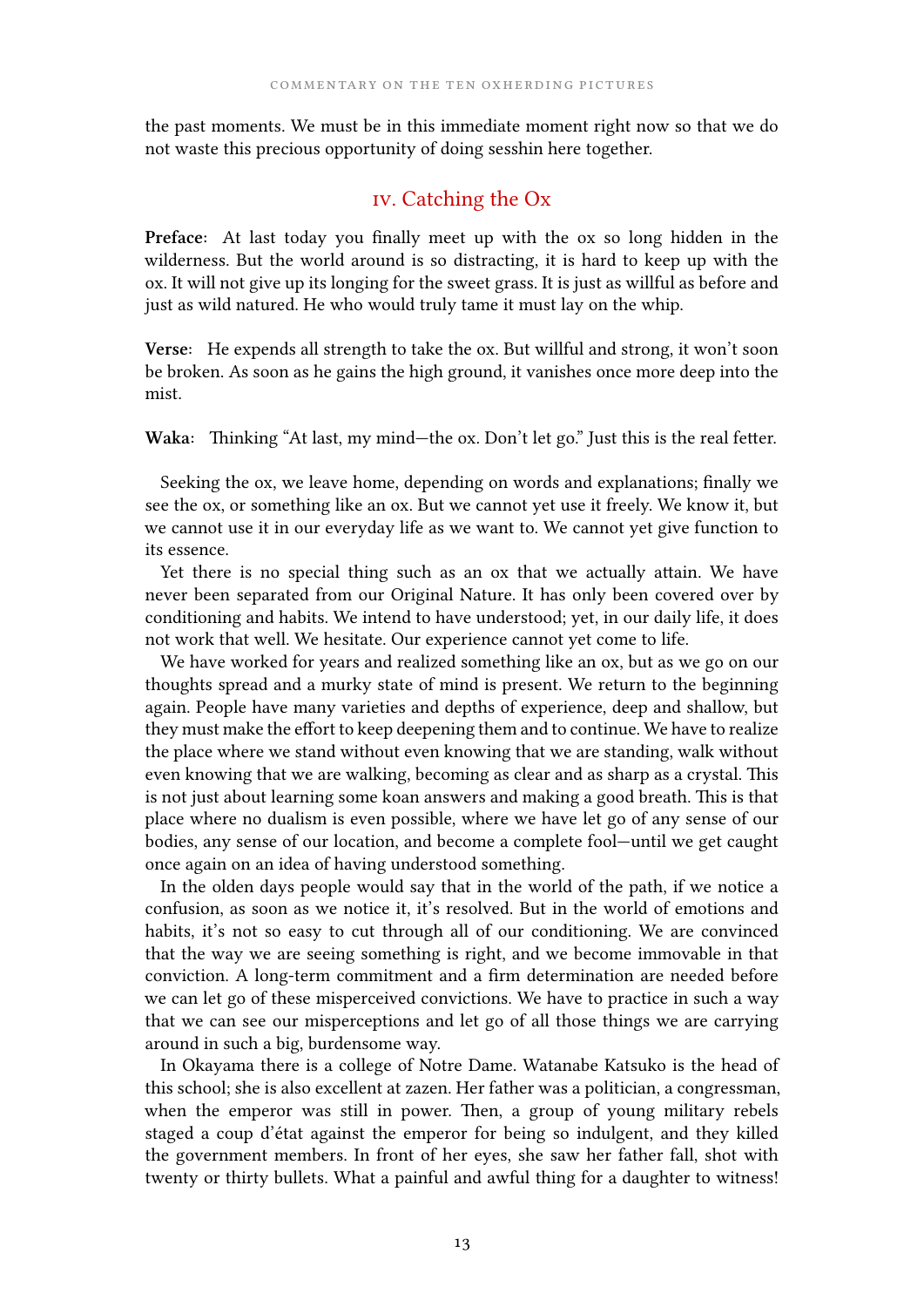After much struggle and pain and remembering, she began a life as a nun and, full of repentance, worked to forgive those who had shot her father in front of her eyes. When she reached the age of fifty, and all of the assassins from that time had been for many years imprisoned, the families of those assassins gathered to make an offering in the memory of those who had been shot. All of the living descendants of those who had been shot were invited. Even though she was a Christian, she decided to go to this Buddhist offering ceremony, thinking that by now she had let go of all of her anger and hate. While she was there, one of the family members of one of the assassins said that the victims had all been shot for the good of the country, that the assassins had been justified in shooting them. Suddenly, she knew she should not have come. She had worked so hard her entire life to be able to forgive, but in her heart there was one place where she had not yet been able to do so. It is this kind of consistent effort and letting go and cutting that has to be done, and it is because it is not done that there are so many problems of this nature in the world today.

"At last today you finally meet up with the ox so long hidden in the wilderness. But the world around is so distracting, it is hard to keep up with the ox." Even if we know how it should be, we cannot always function in this state of mind. For a moment, we know clearly we are all equal, companions of the path. But we cannot leave it at that. Hakuin had a teacher whose name was Dokyo Etan. This teacher of his never went into society. Even though Hakuin was famous and did so much great painting and calligraphy and teaching, his teacher, Dokyo Etan, never left his mountain. Yet Dokyo Etan had a profound effect anyway. Some people in his village had been killed by an angry wolf in the area, and everyone was afraid to go outside. Because there were so many wolves in the pack that was heard and known to be living near the village, people were very frightened. They went and told Dokyo Etan, and he said, "Good! This is an excellent chance to challenge my state of mind." At night he sat in the graveyard where the wolves would pass him on their way into town. As it became dusk, the wolves came one by one into the cemetery where he was sitting zazen. The first wolf cried and jumped over him and showed his fangs and glaring eyes. Many other wolves surrounded him. But he continued his solid, steady zazen; he continued sitting. The first wolf put its paw on his crossed leg, drooled on him, and licked his face. Then he put another paw on top of his head. But Dokyo Etan did not move. He did not move one bit. The wolves finally left, silently, one by one. The next night as well he sat there in the cemetery, and the wolves came, surrounded him, and then again quietly left. And the third night they didn't come back at all.

This kind of seriousness, this sincerity, has to be present in our true practice. It has to be real like this, or it ends with only discussion of a single moment's brief glimpse. If we understand deeply and truly, then we know what our responsibility is, and we take it.

"It will not give up its longing for the sweet grass. It is just as willful as before and just as wild natured. He who would truly tame it must lay on the whip." We have nothing to hold on to in our original clear nature, yet we are pulled around by our own points of view and are attached to superficial external appearances. And all of our words are strung to our own small-self personal interests. And what about this world we have tasted once? This glimpse we have had? It has become just words and explanation. After having lived for so long from a small I point of view, to erase it is not a simple and facile thing to do. It takes everything we are. That practice of continuous clear mind moments, that practice of shikantaza, is not just sitting quietly.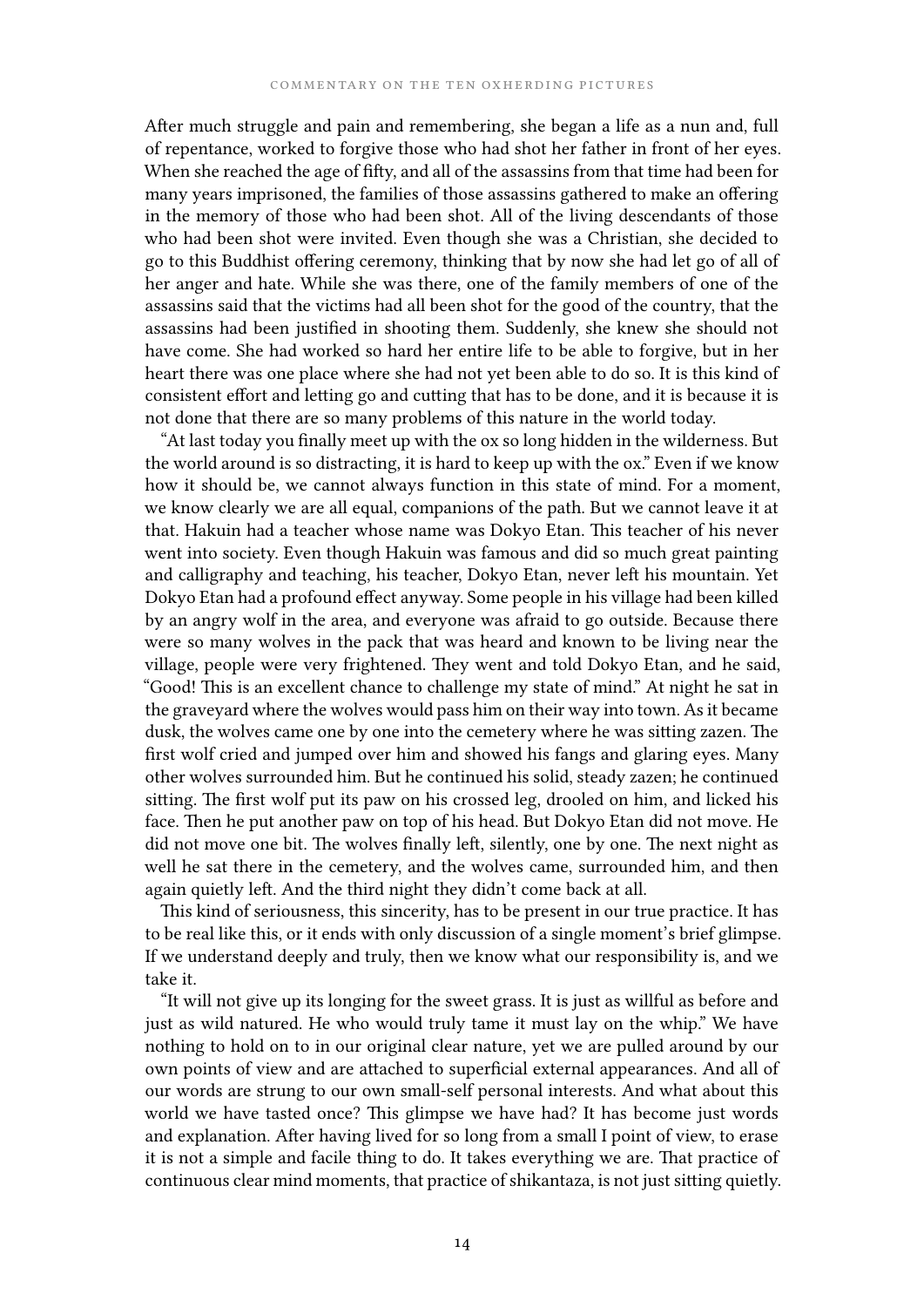Everything we are has to be thrown into letting go of everything we hold on to. It all has to be let go of; every last bit of it has to go.

"He expends all strength to take the ox. But willful and strong, it won't soon be broken. As soon as he gains the high ground, it vanishes once more deep into the mist." This poem is about verifying and clarifying the discovery of the ox. For doing this, our dualistic functioning, which has been with us so naturally for so long, has to be thrown away and thrown away completely, or thinking will prevent us from seeing clearly, even if we have had a glimpse. Catching the Ox is not about taking something or realizing something but about letting go of everything. Everything we see and feel, all of it, every bit of it, is the ox, but if we do not let go of our dualism completely, we can never know this.

## v. Taming the Ox

**Preface:** If even the slightest thought arises, then another follows. With awakening, all becomes truth; but if you reside in ignorance, all is unreal. Things arise, not because of the objective world, but only because of the mind. Keep a firm grip on that rope and do not waver.

**Verse:** Let drop neither whip nor line even a moment lest the ox wander back to dust and desire. Tame this bull and it will be pure and gentle. Without fetters or chain, of itself, it will follow.

**Waka:** Days past counting and even the wild ox comes to hand. Becoming the shadow that clings to my body—how gratifying.

Searching for the Ox, Finding the Tracks, and Seeing the Ox—these three together are about the deepening of our samadhi, that practice of zazen in stillness.

We work on our zazen samadhi. We lose track of our bodies and of the zendo and of our thoughts, until we catch the ox, until we suddenly know that mind of no thought remaining. Taming the Ox is the experience of zazen in action, of functioning with that mind of zazen. If we cannot do that, we have no true relationship to society. We have to address the question of how to deal with social problems, how to live our lives with integrity, or there is no meaning to our living in society. In the very midst of that busyness with so many things to do and think about, we maintain our center and concentration. This is called samadhi in action.

Our usual training deepens one step further. Even if we go into society, we are not moved around by what we encounter. If we can function even a little that means we have been allowed to enter the mind of Taming the Ox. But that is only a part of it. We cannot do everything with our own will. We mature until there is no longer any separation at all between things. It is this mind that is often compared to a mirror. Bankei also described it like this. A man comes in front of the mirror, and a man is reflected; a woman comes in front of the mirror, and a woman is reflected; a child comes, and a child is reflected. When something comes in front of a mirror, it is reflected exactly as it is. Something comes, it is reflected; something leaves, it is gone. From the origin, there is nothing there to begin with; there is nothing to be added on, and nothing to be taken away. When a flower is shown in front of a mirror, the mirror does not become more beautiful; when dog shit is reflected, it does not become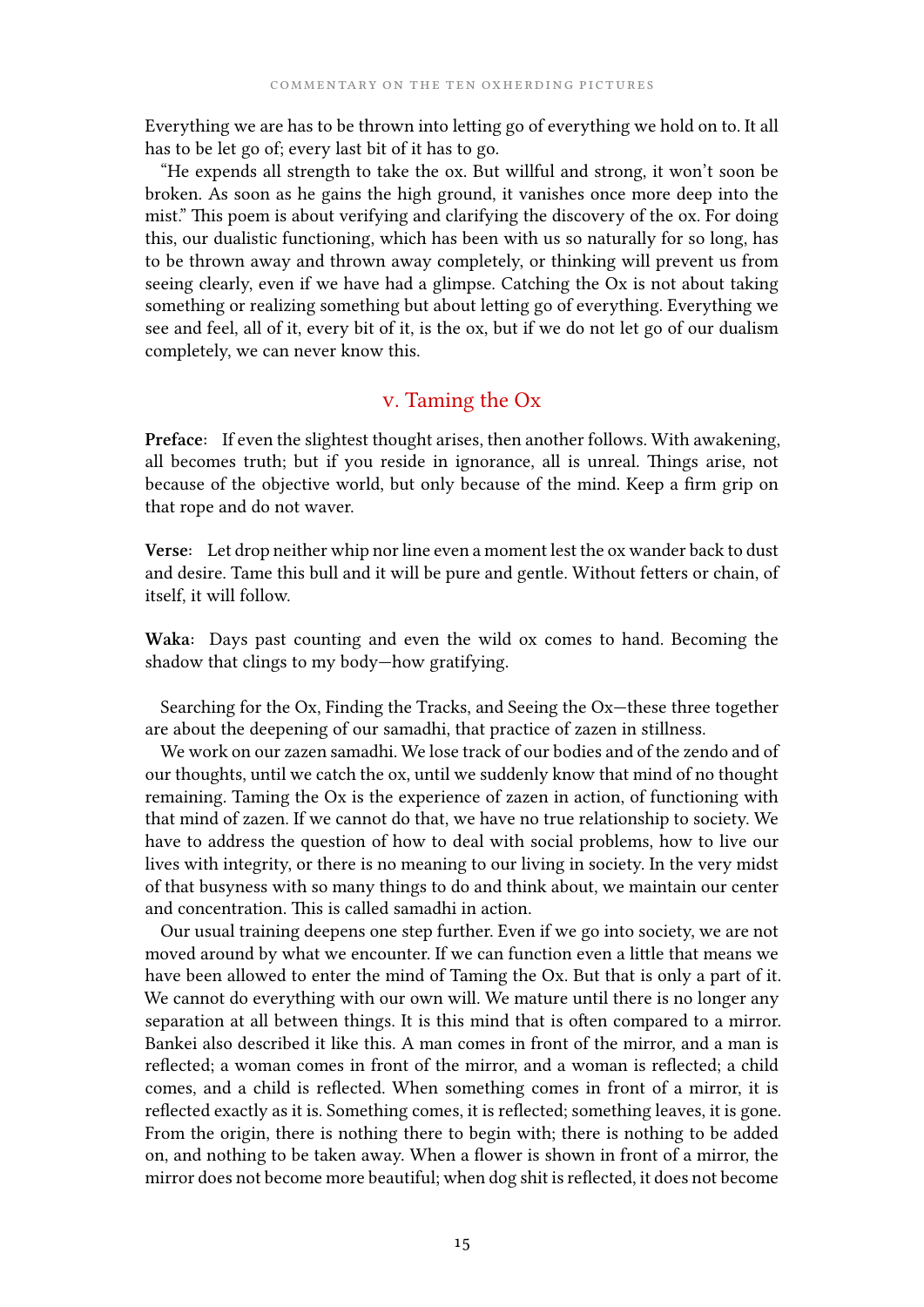dirty. Bankei called this our Unborn Buddha Nature—that mind with no plans, no expectations, no reviewing of behavior. Some ask, How can that be? How can we live without a future plan? But it is only because we know this Clear Mind that we can review our behavior. We all mean to repent and review our past actions, yet while repenting, or thinking that we repent, we repeat the same errors over and over and over again. To know that truly clear mind directly: this is Taming the Ox.

Yet Taming the Ox is not about attaining something, or trying to get something to work. We have never been missing anything. Nothing has been missing from the origin. We must know that Original Mind, we must touch it directly; if we do not actually know it from our own experience, the true thing of it, then our words will only be empty discussion and empty explanations.

In the great earthquake of Kobe, on the seventeenth day of January, 1995, at 5:46 a.m., six thousand people in one moment died. At dawn in the chill wintertime, before people were even awake, in one brief second that earthquake came. It was so sudden that there was no time to have a dualistic idea about it. It happened to everybody at exactly the same time.

A novelist living in Kobe wrote about this, describing the sensation of being in his bed that morning and feeling as if he was being sucked into the earth. And then he was being swung and tossed and turned around inside a dark black room. In this one second before any dualistic approach to this experience was possible, before even a thought could occur, there was only a huge roaring hum. What was flying around him in the room were not many birds but his books flying off the shelves. At the same moment, the earth and the walls and the street, everything around him, cracked; the roaring hum was the sound of that cracking. Of course, the fear of the house caving in was huge and immediate. Wanting to escape, he started to leave the house and then remembered his family. Wait, how are they doing? Are they alright? And he called to them.

The victims were all one. They had all fled the destruction that had come in the early morning. They had had no time to prepare. There was no water, no clothing, no food. Those victims gathered in the local schools or in the public halls and waited for help to come. The actual rescue came two days later, with many volunteers arriving on the scene, bringing water and food and blankets. The elderly, the children, and the weak and injured were helped first. Everyone was so grateful. There was no separation between those helping and those being helped. Each injured person felt like oneself that great round mirror self, moving with that mysterious functioning where there is no separation between the person who is helping and the person who is being helped. For many people this crisis brought the immediate experience of that state of mind of the huge great mirror and that equal functioning—in one moment becoming the person you are with and moving spontaneously and naturally in accordance with them.

But if one person suddenly becomes upset and angry and starts yelling, then everyone else also becomes insecure. People become clearly what they are, with their individual qualities of character—emotional, sneaky, self-interested, sly, helpful. Those with animal characteristics, or those who will help no matter what comes along: all of those traits become clear. How do we gain the ability to see what is happening with the mysterious eye that recognizes each difference and knows what needs to be done for it?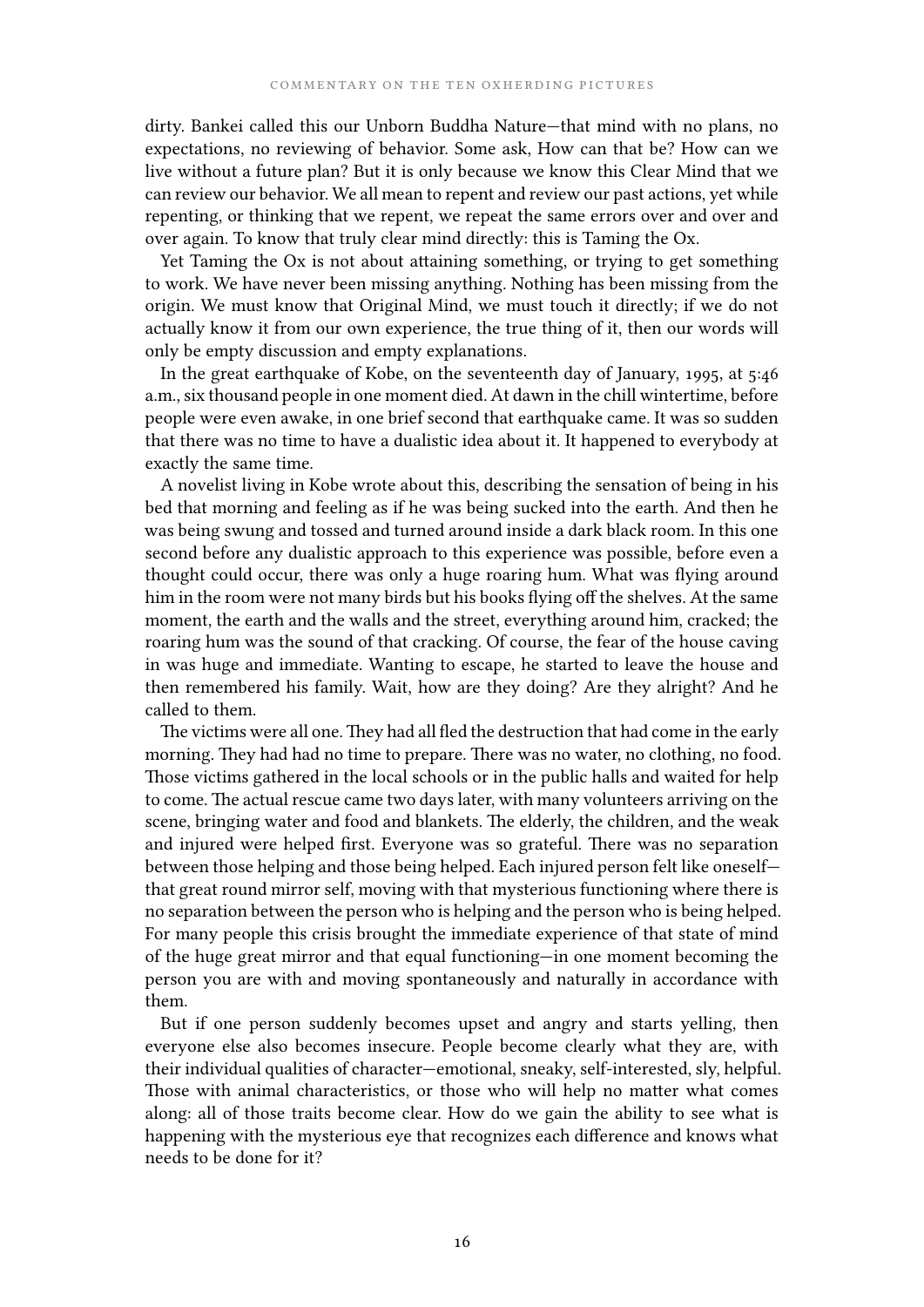Those who were doing volunteer work, when they were doing it for just for one day or one week or even one month, could remain centered, but after two months, or three months, the grumbling and the irritation and the expressions of self-concern would begin. This pure wisdom had been given birth to, but without that practice that leads us to know how to make those mind-moments continually clear, it is a very very difficult thing to keep going. This is Taming the Ox—when we have been able to experience this essence but not have been able to ripen it and keep it going. We have to be able to tame the ox as well as to have that glimpse of it.

"If even the slightest thought arises, then another follows. With awakening, all becomes truth; but if you reside in ignorance, all is unreal." When our thoughts arise, we cut them. But then even more come forth. We may be fine in a calm time, in an easy situation, but in the midst of a crisis—for example, when there is no place to go to the bathroom, or no way to keep warm during the cold night after the earthquake, or no food to eat, and you are stuck with your thoughts about all the people you know who have died, about the life you led which has so suddenly disappeared—then it becomes extremely difficult to keep that mind of no thoughts clear and in focus.

"With awakening, all becomes truth; but if you reside in ignorance, all is unreal." Thinking about things that have happened in the past, and about the bleakness of the future, we look up and realize how many things need to be done, how many people are becoming so upset and irritated and need help, how much can be done for all of them. Before we could not take time from our jobs to do things for others in this way, even if we intended to and wanted to. But now there is so much to be done, there is no time to sit and be concerned with all the difficult things of the past and all the bleakness of the future. With just this one shift, we go from residing in our own dark thinking to being in a place where we can bring brightness to everyone around us.

"Things arise, not because of the objective world, but only because of the mind." Although the world can be seen in more than one way, there is only one real world. What has to be done is to see that world clearly, not as melancholy and deceitful, but as taut and full. The world can in one moment appear as something that drags us down, and in the next, with a small shift, it can be seen as something clear and true, a place for us to work in. It's said that the world becomes painful or joyful according to our mind and how we look at things. To encounter the world with no shadow or trace does not mean that we become feelingless people. Rather, it means that we are free from the wandering thoughts that distract us and keep us from being able to function with clarity.

To think that we are doing something good when we work for others is completely upside down. When we are concerned with how well we have done, our efforts will only become a burden for the other person, making them uncomfortable. We have to know this. We have to be able to see when we are doing this. Even if we can for a moment act without that self-conscious awareness of how good we are, to do it continually takes great determination and hard work.

By flowing and moving like water from a high place to a low place, going naturally to where we are needed, without pulling along unnecessary thoughts, we can know this clear mind. Like the mirror that reflects and then lets go of what it has reflected, in each moment, in each place, we reflect only and then let go, without ever being influenced by what is being reflected. People who encounter even one person like this can be liberated through that encounter—not from this person's functioning, but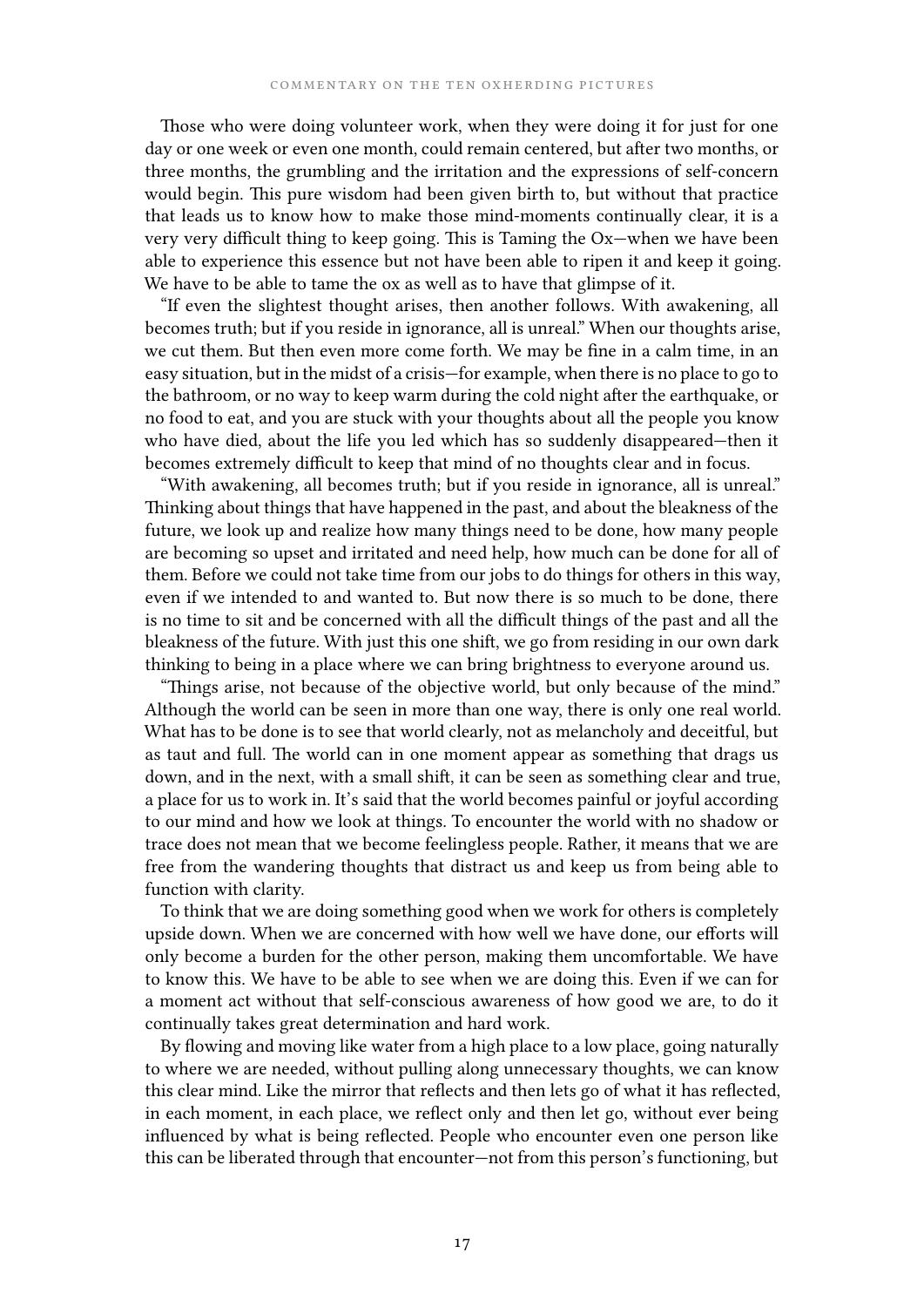from his very way of being, from being touched by and knowing this state of mind that is clear, free from any caught places whatsoever.

"Keep a firm grip on that rope and do not waver." In the world of Taming the Ox, the reins are still pulled hard and firm. Later, when in each moment we can finally live freely and without hesitation, functioning in just the way that is appropriate in each moment, those reins can be loosened. The truth has no form, yet it moves in all ten directions. The true master is free in every situation.

All people of old struggled with this. "Keep a firm grip on that rope and do not waver." In the calligraphies of Daito we can see his strong and well-worked life and light. And in those of Bankei as well, we can see that he did not budge whatsoever. We have to become this state of mind where no matter what is encountered, we are not moved around by it.

We have gathered so much complex conditioning and knowledge and clutter. To manifest as our true Buddha Nature, we have to continue to clarify and deepen, or our experience is only something that ends in self-satisfaction, without true meaning and essence. But as long as we think we have to push and make great efforts, there is still a small self remaining that is telling us to do that. We must sit until we are beyond thinking in this way, until we naturally enter a deep vessel in a deep way, and a shallow vessel in a shallow way, with no resistance—this is Taming the Ox.

#### vi. Riding Home on the Ox

**Preface:** The struggle is over; all concern about winning and losing has ceased. He sings woodsman's village songs and plays children's country tunes. Lying back on top of his ox, he gazes at the sky. Call him back but he will not turn around; try to catch him but he will not be caught.

**Verse:** Astride his ox, leisurely he heads for home. Trilling a nomad's flute, he leaves in misted sunset. In each beat and verse, his boundless feeling—what need for an intimate companion to say even a word?

**Waka:** Roar in the sky of limpid soaring mind; white clouds come back on the peaks.

We are more than halfway through the sesshin now. Our bodies' physical pain and the many thoughts of our lives away from here have become less important, fading further away. We can see the clear point and focus on it with stronger essence. Now we come to number six, Riding Home on the Ox. It's always fun and joyful to travel, but that is because finally we return home, full of memories and good experiences. We return home with a feeling of great relief to be home again. To travel with no home to return to is only to wander endlessly and meaninglessly, with a feeling of great melancholy.

Riding Home on the Ox is not as leisurely as traveling perhaps. To be able to return to our home and family after having worked wholeheartedly all day long brings us a warm and comfortable feeling. To have trained the ox and struggled with it does not bring that same kind of warm and comfortable feeling, but now the ox is facing in the same direction we are, and together we return home, not even needing the reins any longer.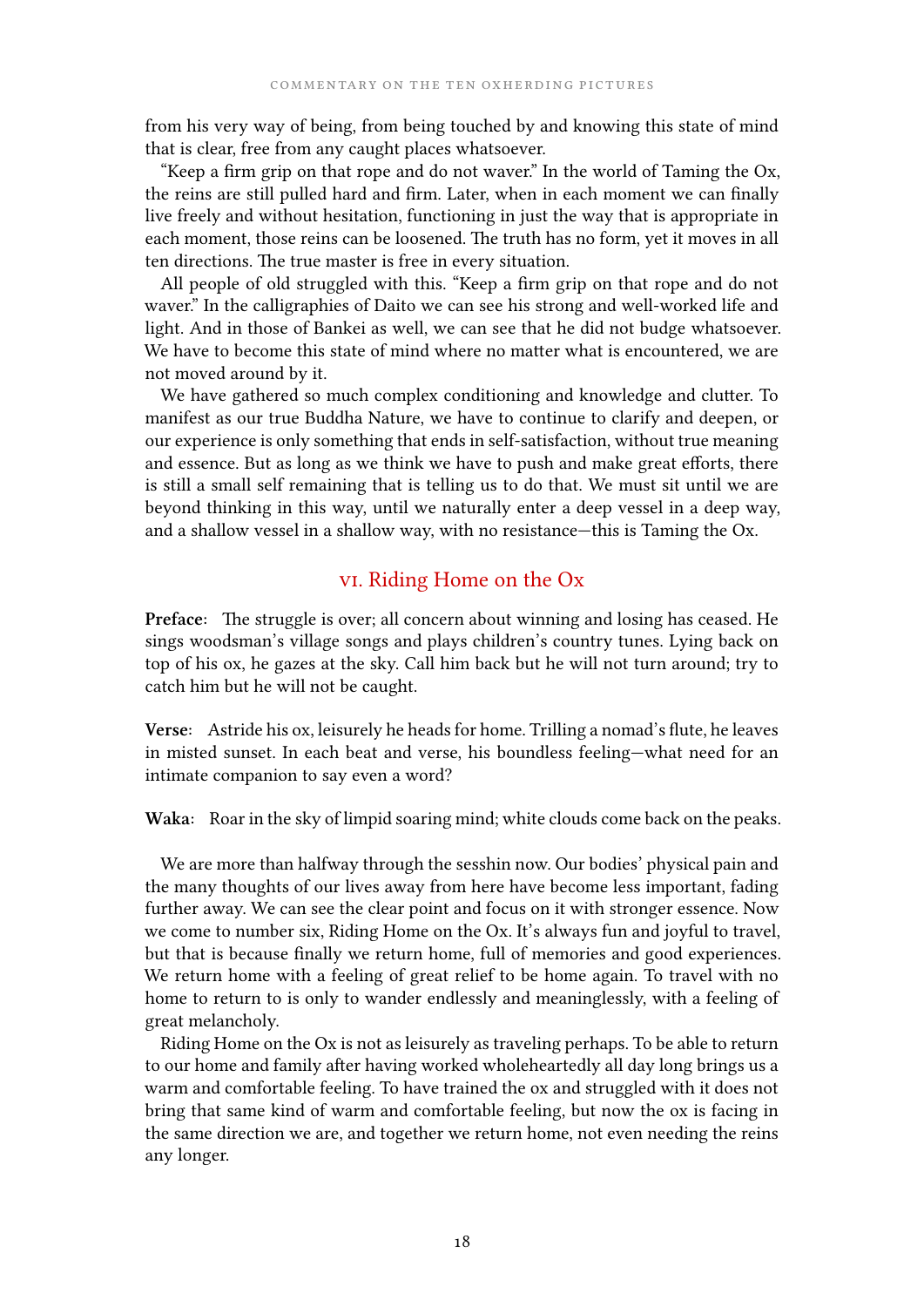"The struggle is over. All concern about winning or losing has ceased." But the *Ten Oxherding Pictures* is about the world of the mind, not just about life in society. We must realize that our jobs, our life plans, are transient; no matter how much we love our dear family and our closest beloved, they all will at some time die. We will have to part from them. All of us as well will die. We wonder, what is life about? Where is the truth in all of this? We read books and wonder and go to hear talks. But we cannot resolve this question just by reading and listening. Rather than searching outside ourselves for the answers we then turn inward. We practice the samadhi of susokkan, the samadhi of the koan, from morning until night; we put away all thoughts of exterior things and keep our focus sharp all the time. And then we see it—a glimpse. In the sutras there is a story about a man named Enyadatta who looked in the mirror one day and could not find his face. He went everywhere exclaiming, "I haven't got a face! Have you seen where my face is? I can't find it anywhere! Where could my face have gone?" Finally he was told by someone that his face was right on his head, where it belonged. Raising his hand, he felt his face and realized it had indeed been there all the time. We have never been separated from this ox. We are always at one with it. We are only confused and deluded about an idea of a separation, a sense of a separation. When our mind is settled, we see that we never were deluded, and then we are at one with the whole world in huge expansive abundance; without grievance, without complaint, truly peaceful, we return home.

"The struggle is over. All concern about winning or losing has ceased. He sings woodsman's village songs and plays children's country tunes. Lying back on top of his ox, he gazes at the sky. Call him back but he will not turn around; try to catch him but he will not be caught." The mind that had been divided is brought into a state of oneness; ideas of good and bad, winning and losing, are no longer necessary, and they no longer obstruct us even if we have them. We can see that, in society, to lose is just a part of doing business. We understand that to be resented is just a part of living. Although we fear failure, we see that in failure there is also a teaching. Although we fear illness, we learn from it as well. Seeing in this way, we know the whole picture, as if we were looking at it from above, seeing all parts of it at once. We don't need anything so fancy as a name like satori; we just encounter whatever comes along without being moved around by it. It doesn't matter whether we like people or dislike them, they will all die, and we will part from them. When we see the whole picture, even though we still experience those emotions that have always tossed us around—anger, joy, sadness, irritation—we are no longer moved around by them. We say what has to be said and we do what has to be done. This kind of functioning is manifested naturally.

"He sings woodsman's village songs and plays children's country tunes." It's about our way of living life, our way of looking at all things. If we are stuck always on an "I" this and an "I" that, putting ourselves in the center and expecting things to be the way we want them to be, we live always in a struggle between how we think things should be and how they are in fact different from that. But then we ask the question: Who gave us this life anyway? Was it God? Was it Buddha? If we look at the six billion people living on the earth today, and at all the people who have lived on the earth since life first came forth, and then we look at ourselves, today, we can see that in this long process of time and history it is just our turn on the stage. In terms of these millions of years of life, what a tiny part we are playing. And when we see things like this, it makes it much more difficult for us to become caught and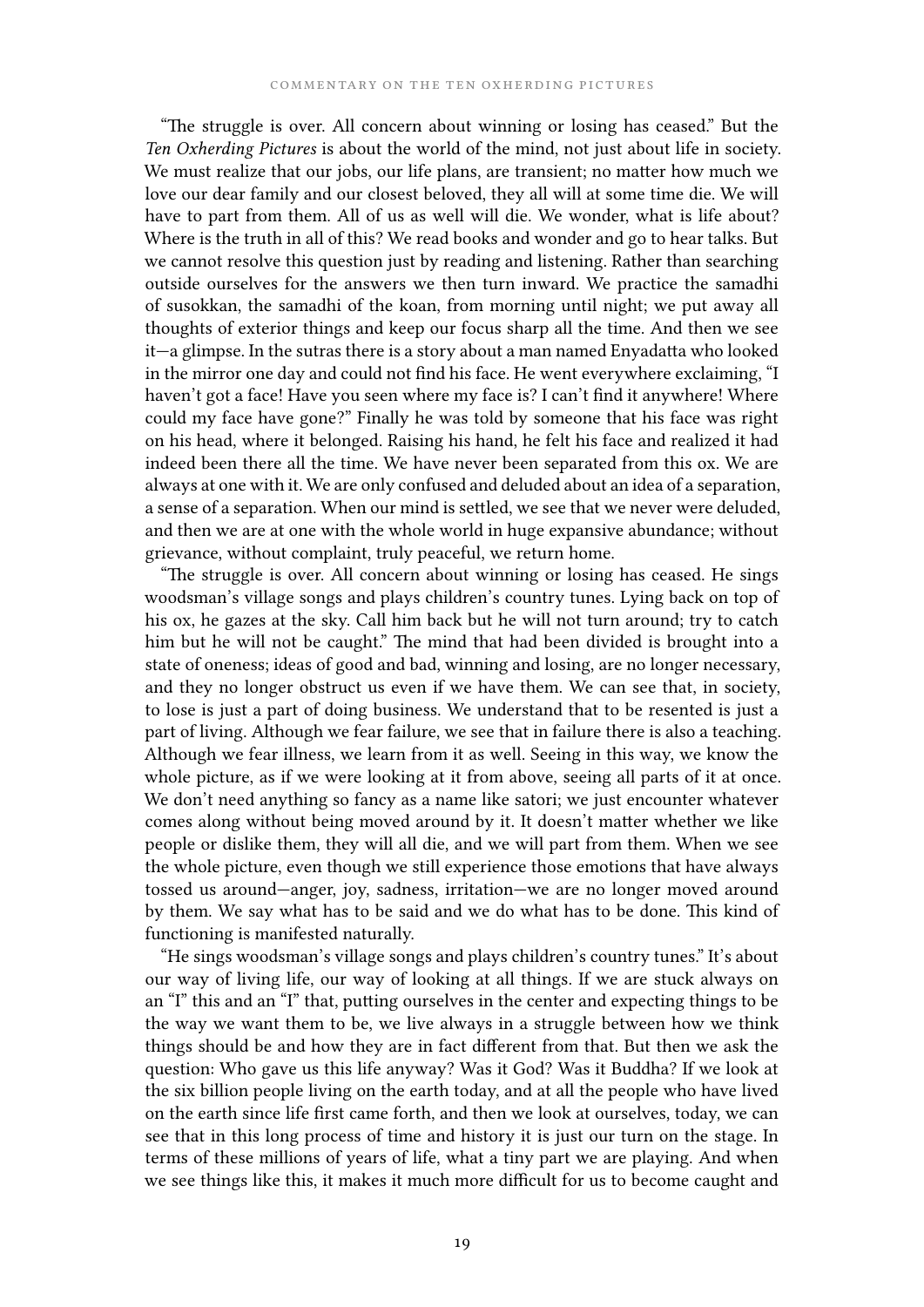pulled around by anything, and easier for us to live with a large, expansive sense of how things really are.

There is a story about a woman who married the man she loved and knew that life was good. After many years, a son was born, and what a joyful family they were. Then they realized that the son had polio; he began to have trouble moving his limbs and eventually was paralyzed. The mother was desperate. She was desolate. She couldn't understand why this had happened to them. They had waited so long for this child to be born. What did God have against them? Why did this have to happen to them? And finally she knocked on the door of religion.

The mother went from one religion to the next. At the first one she was told that, thanks to this child, she had been able to see God's face, and this was a great opportunity for her. She answered, "That may be fine for me, that I get to see God's face because of this child. But what about the child? What about his future?" And she couldn't accept the teaching of this first religion. She went to another religion, and she was told that life is suffering, that life is never complete, and that in this life happiness won't be possible, so let's pray for a better life next time. But she asked, "But what about my child? How will this help him? I may pray for my excellent future life, but my child won't be helped by this." And she couldn't accept that teaching either and kept questioning, knocking on the door of the next religion. There she was told that she wasn't in good favor with her ancestors. Some great sin had been committed long ago, and now she was paying for it. But again, she couldn't believe that her ancestors would punish her and the poor child in that way, and for what?

Finally, she and her husband went together to learn about yet another religion. As they had tea with the abbot there, he told them, "You have been given that other life by God, by Buddha, to take care of. Take good care of it; it is a precious gift." And she realized, suddenly, that she had been seeing only her own place in the picture. "I have been given a gift. I have to take care of it. I will take care of it." And she went home, clear and ready. As she had more children, she taught them as well to treat their brother as a gift from God. "Now I'm eighty years old, and my son is fifty. He cannot speak clear words but only mumbles sounds. But he works more than anyone in the family. When others who are facing the same difficult, challenging situation hear about our story, they come to visit. They see my son, and his kind, warm, and loving face, and they are all helped by this, and by hearing our story." All of this came from this one mother's great kind quiet mind.

"Lying back on top of his ox, he gazes at the sky." Hakuin writes in *The Song of Zazen*, "Realizing the form of no-form as form, whether going or returning, we cannot be any place else. Realizing the thought of no-thought as thought, whether singing or dancing, we are the voice of the Dharma." If we let go of all sense of our small self, it's as if we are riding on the ox's back. The scenery comes and goes of itself. The actuality does not change, but we experience it very differently. Although various difficulties and challenges may come to us, our feet are firmly rooted in deep faith, and we face everything without fear or distortion. We are in society, but when we are pushed, we move back; when we are pulled, we move forward. We keep our feet steady on the ground, with no attachment to any concepts such as good or bad or win and lose.

"Call him back but he will not turn around; try to catch him but he will not be caught." Having come this far we are solidly in the world of truth. No matter how much we are called back to the world of desires, to the world of attachments, to the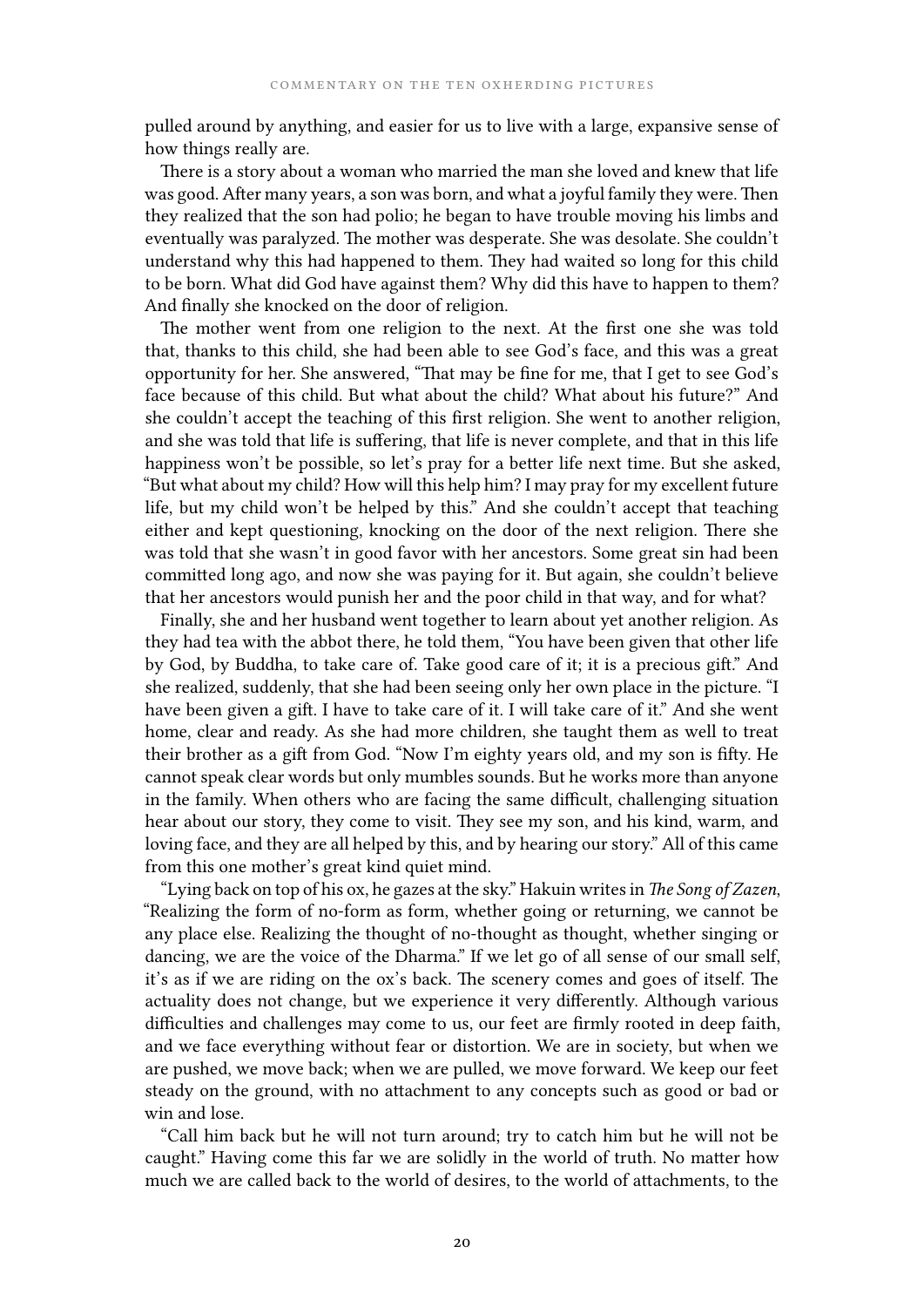world of dualism, even if we are called back by gods, or devils, or buddhas, we will never go back. We are in the samadhi of joy in every single moment, in every single thing that we encounter.

Clear days are weather. Rainy days are weather. Cloudy days are weather. Hailing days are weather. As Master Unmon said, every day is a good day. For many years he said to students, "I won't ask you about the fifteen days before this. I won't ask you about the fifteen days following after this. But this very day. How about it?" I won't say anything to all of you here at this sesshin about the past or about the future, but how about right now, this very minute, how about it? In Unmon's sangha, no one could answer. Finally, when Unmon was eighty, someone came to him and asked him for the answer to this question. Unmon replied, "Every day is a good day." These words, which appear so simple, are not so easy. In Riding Home on the Ox we see what is involved in being able to arrive at the place that can be easily described as "every day is a good day." But it's not so easy to arrive there.

When Unmon was asked about the deepest essence of the state of mind of "every day is a good day," he answered, "The grandfather dies, the father dies, the son dies." This seems like a very strange answer at first. But from the point of view of the whole history of life, of being alive, we can see it more clearly. It is in fact good fortune that the son should not die before the father, or the father before the grandfather. That things occur in that natural order of the grandfather dying first, then the father dying, and then the son dying is what is proper. We should be able to say "every day is a good day" not only in easy or comfortable times but even in the most difficult and challenging times. When we know, no matter what comes along, that every day is a good day, that essence will extend throughout the heavens and the earth.

But that essence is our original essence. Here is another story. My teacher would cure people with loquat leaves, which he had learned how to do from the priest of a temple called Konchiin. This priest lived a very honest life, always treating people from morning until night, and then in the evening cleaning his own garden and yard, gathering the leaves and burning them. The neighbors in the village would see the smoke of the burning leaves and know that that day, too, their beloved priest was fine. One day, he was called to court to testify about a young man who often visited the temple to hear his talks. When asked if during those many visits he had seen this young man's mind opened and improved, the priest said no, not at all. Everyone listening was surprised; the priest had been asked to testify in the young man's favor, but he seemed to be doing just the opposite. But the priest continued, "This young man has no need to improve. He's never done anything bad at all to begin with. From the origin his mind was fine. Where was there any need for it to be improved?" Everyone in the court was surprised; they had never heard such testimony before. And they saw that this young man was being seen in the truest way. This state of mind—the mind that from the origin has had no problem and no obstruction and no delusion—is what is being talked about in Riding Home on the Ox.

### vii. The Ox Forgotten, The Person Remains

**Preface:** The dharma is not dual; the ox just stands for the actuality. Likewise, the snare and the rabbit are different, and fishnet and fish are not the same. So, too, gold separates from dross, and the moon emerges from the clouds, sending out a single shaft of icy light from before the age of Iron.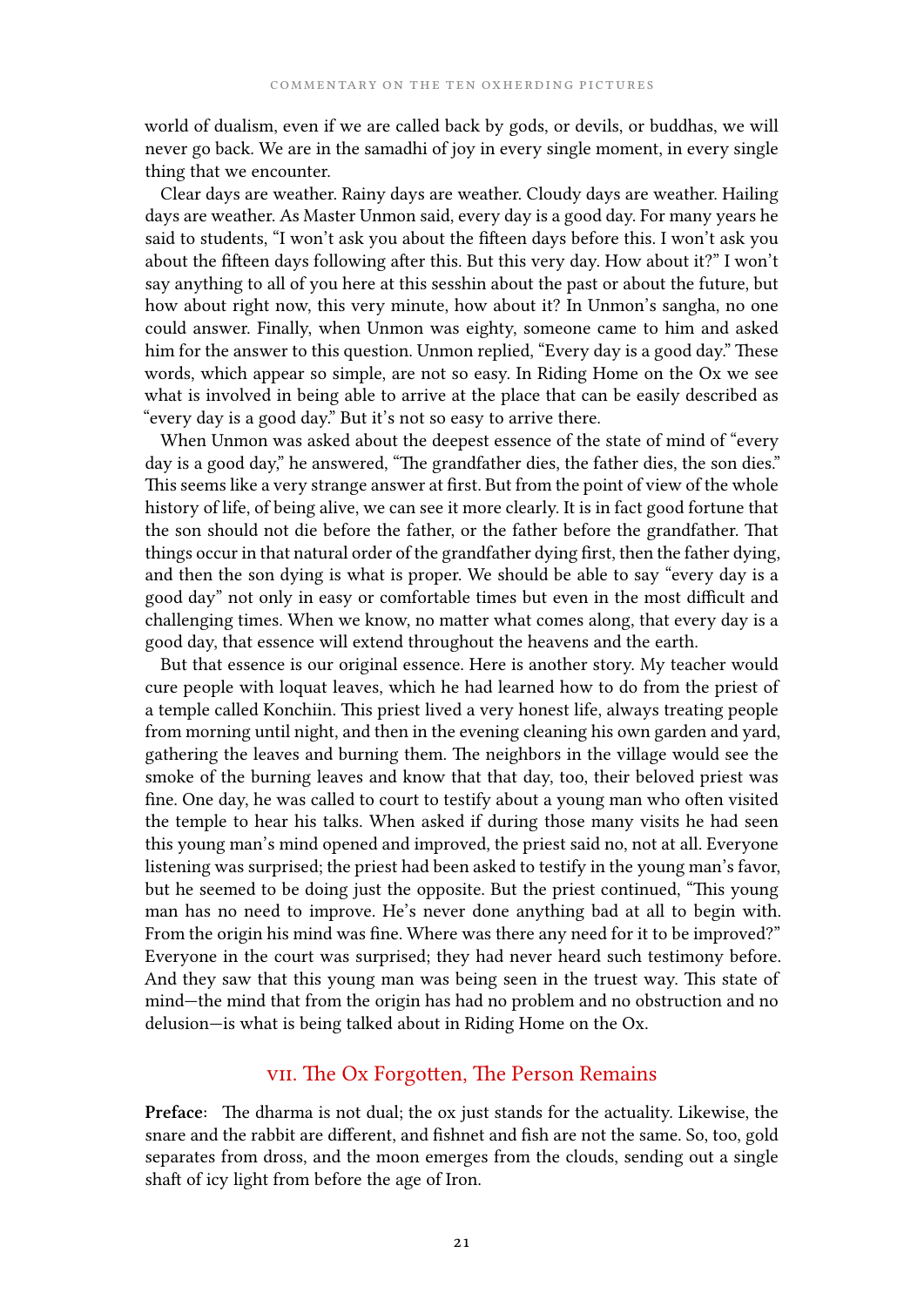**Verse:** Aback his ox, he's reached his original abode, Ox now gone, he too is still. Sun risen high, yet still he dreams, old whip and line put away in the woodshed.

**Waka:** Hard to take—people who fret over good and bad, knowing nothing of Naniwa reeds.

Having begun with Searching for the Ox, we might think that we have completed the search when we ride the ox home, when we know our sought-for mind and our original mind to be one, as when man and God become one, the highest point of religion. In kendo, in judo, in flower arranging, in tea ceremony, people observe forms and learn their practice, and then they let go of those forms and become that practice.

From the point of view of society, we need good policies, a strong economy, and good jobs. Riding Home on the Ox, we look at what is best for society, but for a politician to be able to do this always is very difficult. Even when the economy is going well, various techniques and means have to be employed, and insecurity and instability can easily take over. When the politician feels that he has to keep all of the promises he made in order to get elected, he becomes a slave of politics. In fact, it is a truth in many paths—in judo or kendo or flower arranging or tea ceremony that when we receive higher and higher licenses or positions or awards for levels of performance attained, we become concerned with maintaining our position. We become caught by a fear of mistakes or a fear of not being able to maintain our status, and we lose ground.

In The Ox Forgotten, the Person Remains, we find a particular quality. Up until now, it has been us and the ox, or the sentient being and Buddha nature, or the phenomenal and the true absolute. In number six, Riding Home on the Ox, the ox is no longer separate. We are now riding on it, at one with it, sentient beings embraced in God's arms, the phenomenal and true absolute as one. The essence of becoming one with God—this is the sixth picture. But now we have the seventh.

Now, having gone beyond the small self, we dive into society and see how the experiences we have had, what we have realized, can shine. From this core, our experience embraces all of the six billion people who have been coming forth since the very first life energy appeared, and we exist with all beings with tautness and responsibility. Yet if there is the slightest speck of any small self left, it won't be like this.

In our true essence, there is not a single speck of clutter. We must realize that, and then let go of any notion of ever having realized it. As it says in the *Heart Sutra*, "no ignorance and also no extinction of it." In society, we need money to live, but then we become slaves to money. People in politics become slaves to their politics. To follow a path and then become a slave to it is not the point. Our experience has to become that experience of all beings, of all humanity.

"The dharma is not dual; the ox just stands for the actuality." Why has this ox been used then? When we participate in a sport, we have a goal that we are moving toward in the doing of the sport. People who are confused and deluded often need to give birth to a concept such as God, and because we need compassion and guidance we search hoping to find them. In this same way, the ox, because of the necessity for it, has been given as an expedient means.

In Buddhism this essence is given as "not two." As I am liberated, all beings are simultaneously liberated. To present this and to describe it, the image of the ox was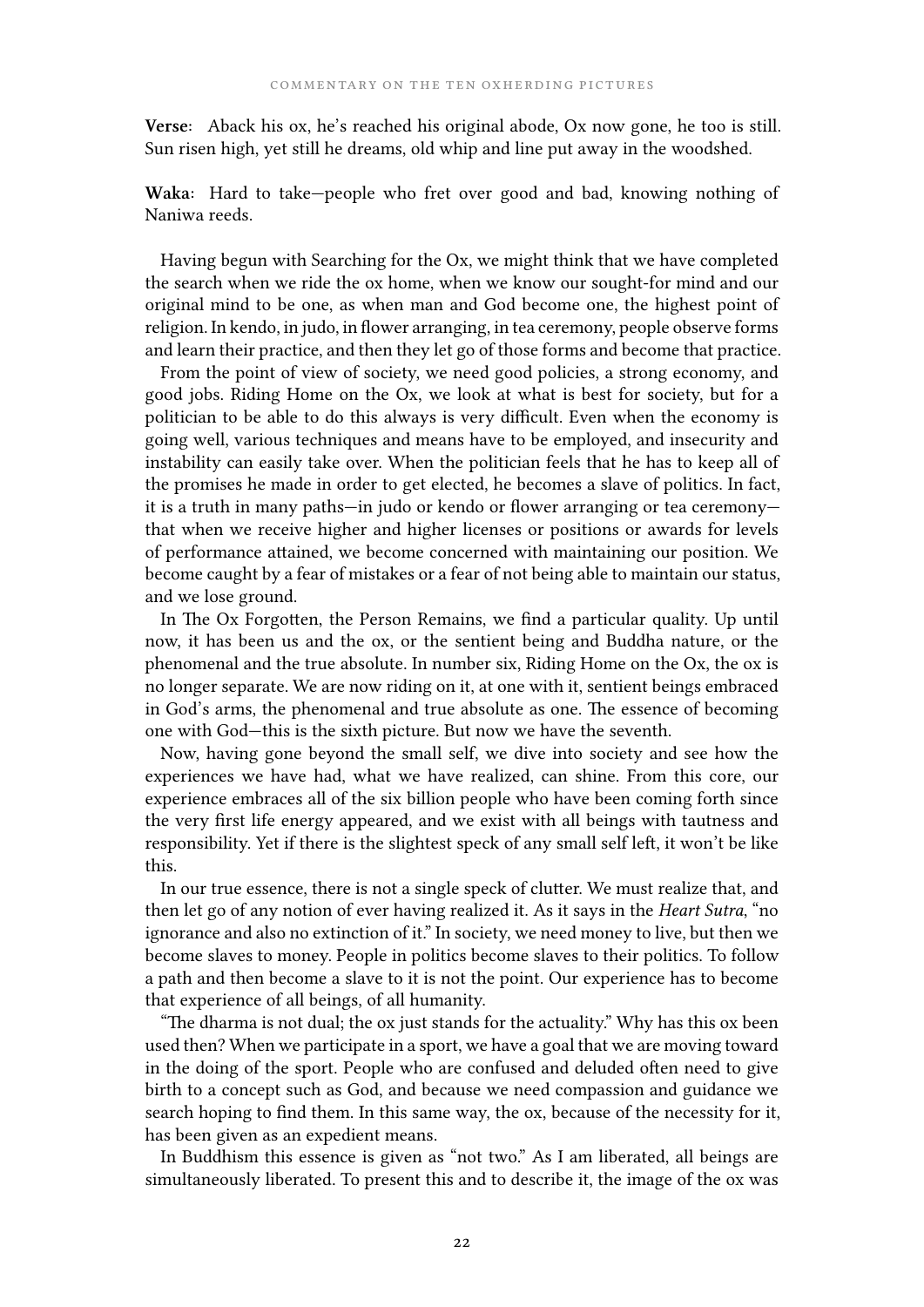borrowed and temporarily used. In society, the economy, the political system, and the monetary system are all just borrowed and used to liberate us to this place where we are "not two," where we are not divided. We must not mistake this. We must not believe that these things themselves are the absolute, but rather use them to realize this place. Otherwise we will all become slaves to these systems.

"Likewise, the snare and the rabbit are different, and fishnet and fish are not the same." The goal is the rabbit and not the snare. The goal is the fish and not the fishnet. The awakened mind of Buddha is the same as the awakened mind of all beings. We only borrow the ox to be able to see this.

"So, too, gold separates from dross, and the moon emerges from the clouds." We melt the gold in the furnace to take out the impurities. The same is true with the diamond—once we take away all of its impurities, it does not ever return to its impure state. Do not think the moon becomes bright because the clouds move away from it. It has always been bright. Our mind does not become bright because the obstructions are gone. It has always been bright and, even with the clouds in front of it, fully revealed, unmoved.

"Sending out a single shaft of icy light from before the age of Iron." In this universe there is a great huge energy that gives life to all things. No matter what crisis or dilemma we might encounter, it will not last, and we return to this great universal energy. There is a story about a man who entered a near-death state and was taken to King Emma, who is the guardian of the gates of Heaven and Hell. King Emma looked at the man's face and checked his book, but he couldn't find the man's life story written there. So he said, "You still have some lifespan left to you—you can go back." The man was so joyful; he had thought he was dead, but now he was going to be able to return to a life. But as he turned to go back, he said to himself, "Wait, I've come this far, I want to see what it's really like up here." So he went back to King Emma and said, "Do you mind, now that I'm here, could you show me around?" King Emma looked at his face awhile and then said, "Okay."

When they passed through the gate, he saw many different doors, labeled in many different ways. There was a door that said "Heaven," a door that said "Hell," and a door that said "Limbo." He stopped in front of the door to Hell and said, "This is the one I want to look into. I don't want to go here, but can I please just peak in?" He had heard a lot about this place called Hell. He knew that inside Hell there were awful red and blue devils and demons and iron bars that would crush your bones. But no matter how terrible you felt, you still couldn't die; you had to remain alive and suffer more. He expected to see great pools of blood and many terrible things in Hell.

But when he looked into the room, he was astonished. To his surprise, what he saw was a great white world. In the middle of that world was a long table covered with a white tablecloth, and on top of the table was a huge feast. But when he looked more closely, he saw why this truly was Hell. While the table was groaning with such a great feast, the people were all skinny and starving and very busy fighting. He wondered why they didn't eat the food instead of fighting like that. But then he looked closely, and he saw that all of their left hands were bound to their chairs with a rope, and he understood. Once we have a position, a place to sit in, we do not want to let go of it. We hold on to it tightly. We have our status, and we do not want to relinquish any of it. But why weren't they using their right hands to eat? Then he saw that each person's right hand held a spoon that was so long that when they tried to bring food to their mouths, it would be thrown right over their heads. This was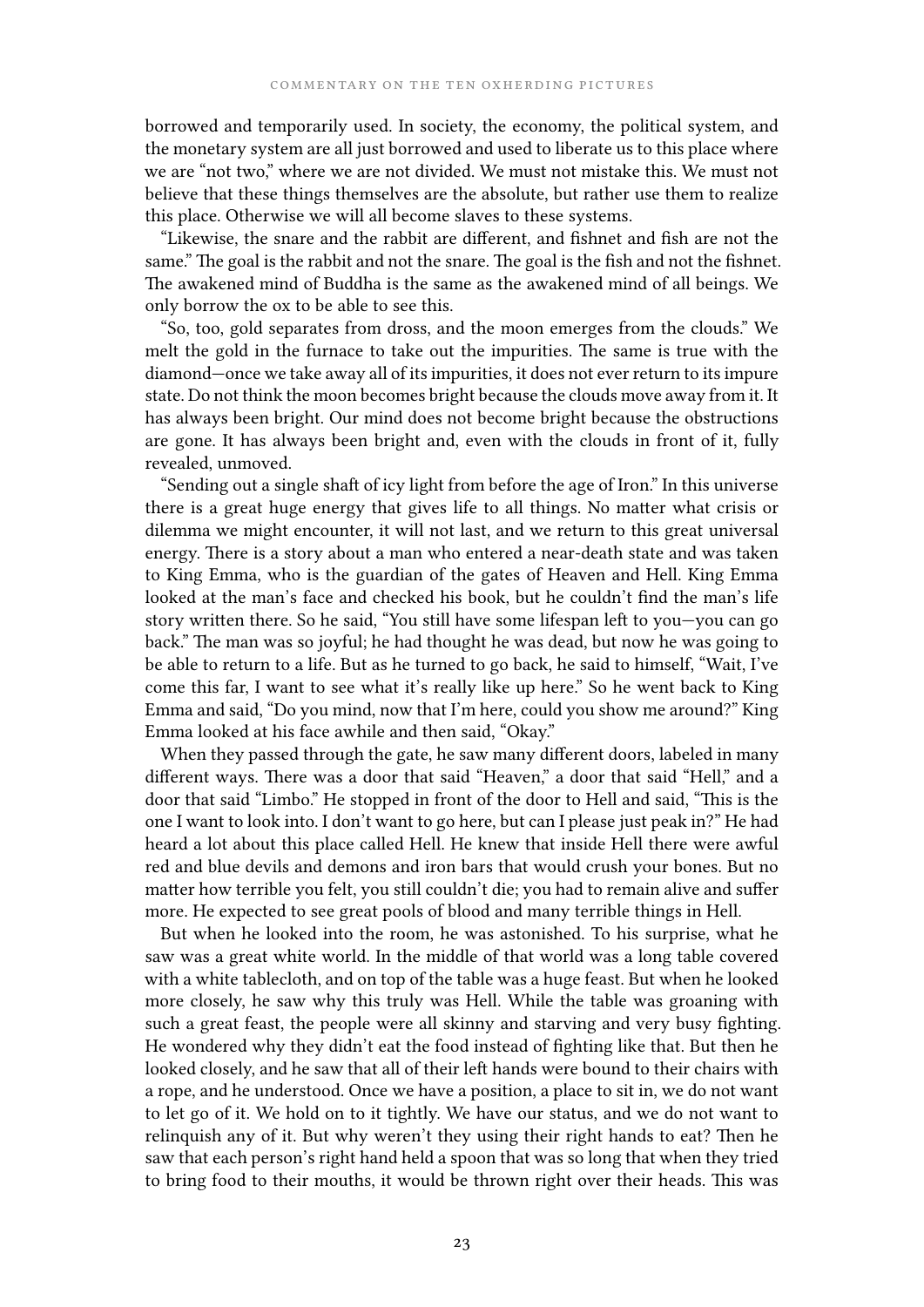because they were always thinking, "That person is bad and does this thing, and this person is wrong and does that thing." This is what was being represented by these long spoons in their right hands with which they could not feed themselves.

He left that entrance to Hell and pushed open the door into Heaven. Of course, he thought that Heaven would be a place full of Buddhas resting on lotus petals, playing lutes, and having a wonderful time. But when he opened that door to Heaven he was again completely surprised. He thought he had made a mistake. It was exactly the same. Again he saw a great white world, with a long table covered with a white tablecloth, on which was a groaning board full of food, hot and ready to eat. But these people instead of fighting were sitting there happy and joyful. He looked and he saw that their left hands were indeed also tied to their chairs. So he saw that Buddhas, too, were stuck on positions sometimes. And their right hands also held long spoons. How could this be? Why were they sitting there so harmoniously and so happily? And then he looked closely and saw that with those long spoons they were feeding each other. They were saying, "You have some first." "No, no, you have some first." "Taste this delicious food." "No, no, you taste some first." With the long spoons in their right hands they were all having a wonderful time feeding each other. They knew that these long spoons were even better than regular ones, because you could feed a person far away from you, and with this they were joyful. He saw that the worlds of Heaven and Hell were exactly the same; the only difference was in the state of mind of those living there. With a slight shift in how this world was used, it could become Heaven or become Hell. With this, he woke up in his bed and realized it had all been a dream.

In this story we can see clearly the essence of the Ox Forgotten, the Person Remains. If we are caught on a small-self view, we think we can live alone and will do that, acting in a fixed way. But we are all a part of this world, and we need to live together harmoniously. We need each other to live. This is our joy of being here. It's the responsibility of people of religion to see with our own eyes that the welfare of all six billion people on this planet is being taken care of.

From within ourselves, from within our deepest, darkest mind, we decide to seek a path. We see a glimpse of the footprint of the ox. We catch sight of the ox. We catch the ox itself but cannot use it freely. We tame it until we no longer become caught on small things and are free, but there is still a self who has tamed it and whom we feel is free. We become caught on this self still. To let go of that is Forgetting Both Person and Ox. Forgetting Both Person and Ox, we are longer caught on that world of emptiness we have experienced. There is no small self, nothing obstructing us whatsoever. This is the world of returning to the origin. Whether we are insulted or praised, we are not concerned. At any moment, at any place without fear, we accept it all as it is. In Chinese, the word Dharma is written with the characters "water flowing by." The true Dharma has no fixed shape, yet it extends throughout the ten directions. The birds fly in the sky without a path, and the fish swim through the water without any traces. If we are free from any sense of a small self, everything we see and hear is our pure essence. Like the sun's light and heat, our true wisdom comes forth. Our loving wisdom becomes sad and suffering when we are with someone who is sad and suffering, joyful when we are with those who are joyful, and naturally comforting when we are with someone who is melancholy. If we are without a small self, we do not try to be loving; rather, love comes forth of its own. Originally we are all bright, radiant light. This light comes forth as pure love and is always changing and moving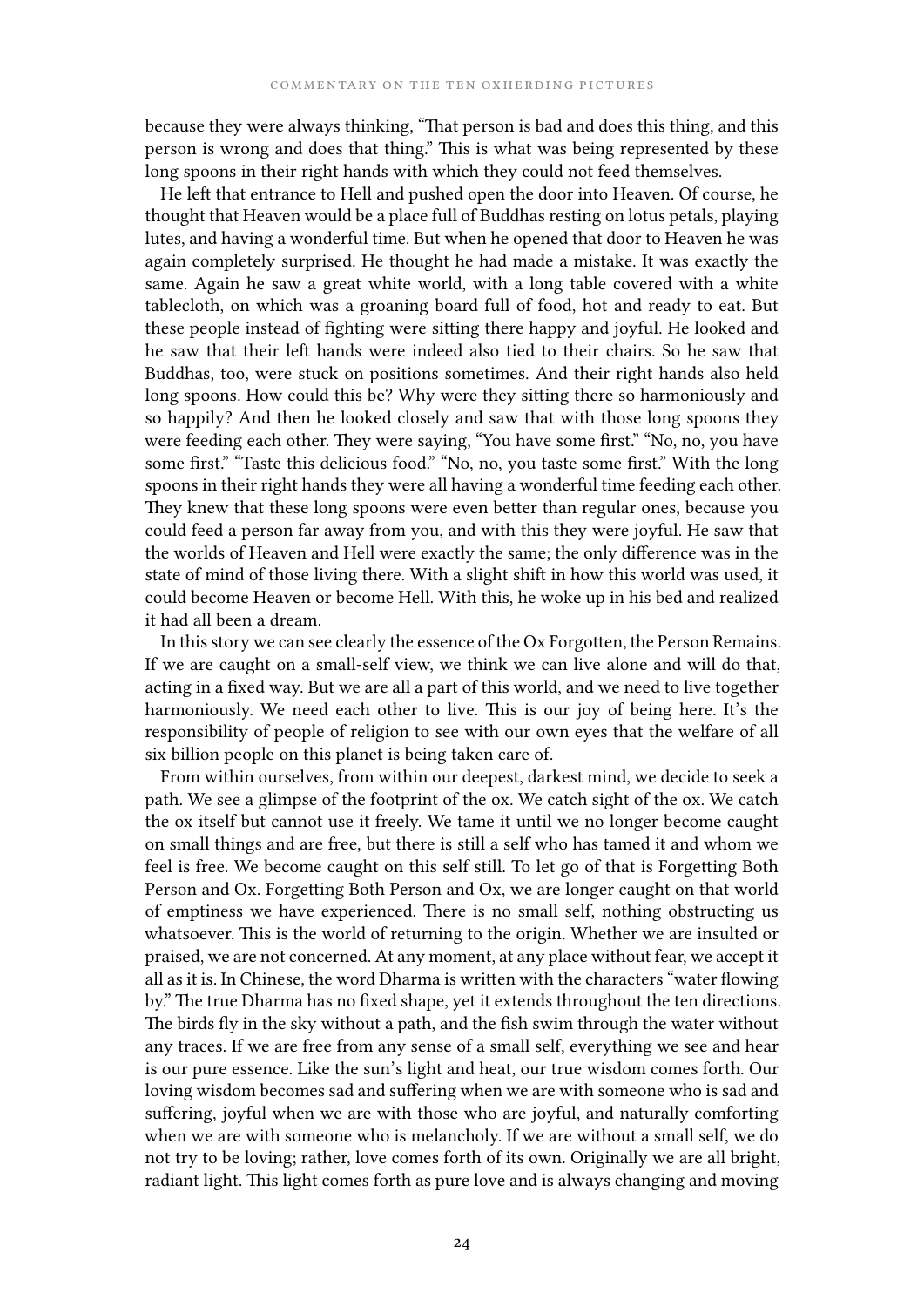appropriately, according to our circumstances—like that pure dew which has no color of its own but becomes a bright red color when it's on a bright red leaf.

## viii. Forgetting Both Person and Ox

**Preface:** He has shed all worldly feelings and erased all thought of holiness. He does not linger where the Buddha is; he hurries right past where the Buddha is not. As he does not cling to either side, not even the thousand-eyed one can find him. Birds flocking around bearing flowers—that would be a disgraceful scene.

**Verse:** Whip and line, man and ox—all vanished to emptiness. Blue sky utterly vast no way to say or convey. Into the flames of a fire pit, how can a snowflake fall? He who attains this is truly one with the Patriarch.

**Waka:** Without clouds, or moon, or cassia— the tree too is gone, the sky above swept so clean.

In order to clarify our mind's essence, we have many religions. Without religion, people's lives just will not work. But there are so many varieties of lives. Children start school with kindergarten and then progress through elementary school and high school before going on to college. Each level of school offers its own type of education; people do not suddenly study at a college level. The same is true of religions. Perhaps the earliest religion was primitive animism's point of view: the rain falling, the volcano erupting, the storms circling the earth, the earthquakes breaking through the earth's crust are all messages telling us something important. Today, the mind's problems, the mind's challenges, are the same: the fear of nature, the doubts within ourselves about our insufficient essence. When nothing seems to go our way, we realize that we have to trust in something larger than ourselves. We know that no one will live forever. Learning about this could be considered the high school level of religion. There we have the world of an absolute power to be believed in, and we seek for the truth in that absolute. But if we stop there, believing in an exterior absolute, we have not yet touched humans' true essence. If that were all there is, humans would be slaves for their entire lives—slaves of society; slaves of an idea of a God. This is not true awakening, and this is not actual living freedom. The Ox Forgotten, the Person Remains is the shining of the world at oneness. Carrying this physical body which lasts about eighty years, with which we work wholeheartedly in society, we enter the world of the Ox Forgotten, the Person Remains. Yet no matter how saintly we are, we are still living in a world of dualism, with a sense of separation between ourself and all others. The true essence is not realized yet. That dualism has to be thrown away as well, or society cannot be truly liberated. When it is thrown away completely, we have the world of Forgetting Both Person and Ox.

Because Forgetting Both Person and Ox cannot be explained in words, it is expressed only in this simple circle. It has nothing to do with concepts of enlightened or not enlightened. The ideas that have cluttered our minds—about how to make effort or how much intention to use or how to explain Buddha Nature—have all been thrown away completely, Forgetting Both Person and Ox.

To understand this essence we can use the example of a person who is sick, goes to the hospital, receives medicine and is cured, and then returns home. Lively and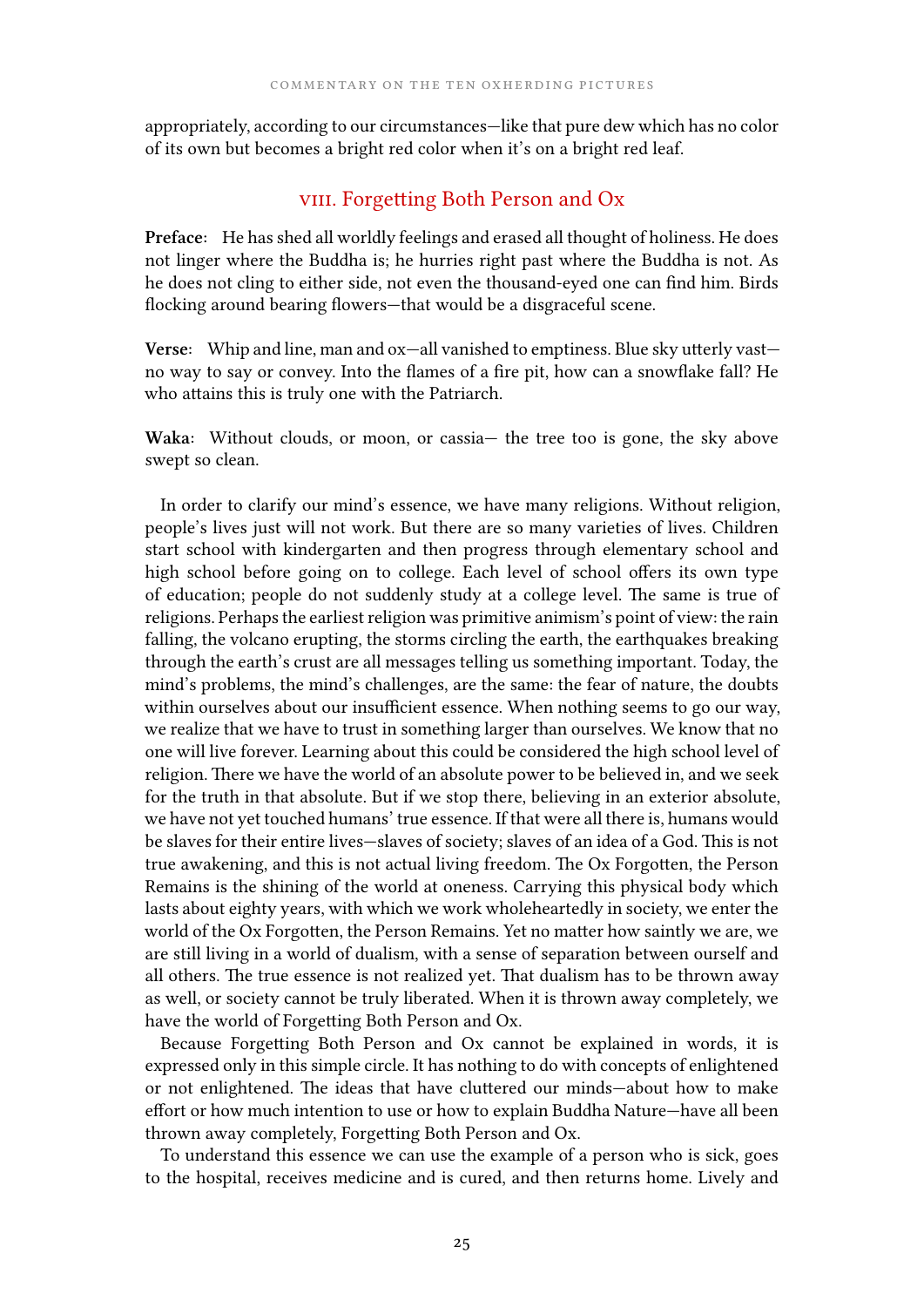healthy, the person returns to work; all the sickness of the body is forgotten. In Forgetting Both Person and Ox there is no sense of being a man or a woman, rich or poor, foolish or a scholar—no such conceptions are pulled along. Only when we reach the place where all concepts of man or woman, good or bad, are completely forgotten can we say it is the place of Forgetting Both Person and Ox. This is the university of religion. But if we do not actually experience this, it will only be words of explanation and not true freedom. We have to glimpse this true ultimate, keep our sights set on it, and head in this direction, or it's not Forgetting Both Person and Ox.

Here Kakuan has given us this preface: "He has shed all worldly feelings and erased all thought of holiness. He does not linger where the Buddha is; he hurries right past where the Buddha is not. As he does not cling to either side, not even the thousand- eyed one can find him." In this way, in the university of religious practice, the Buddha's awakening offers a firm base. In India, the popular way of looking at things was in terms of the void, or emptiness, like tasting the flavor of the sky without a single cloud—but often this emptiness was looked at only through concepts. These conceptual ideas did not fit with the way the Chinese approached things. They wanted to put their ideas to work in practical and living ways. Thus, they brought forth what was referred to as the path.

In India, people thought in terms of an absolute being who could be worshiped. But the Chinese did not think of it in this way; they could not think of it in this way. They wanted a path that could be lived in a practical way. As the Chinese put it, "The essence of the order of heavens and God, these are our true nature. To live according to them is the true path. Our true Path is that which leaves out not one single person, not one single being, not the animals, the insects, or the elements. That which leaves out no one. What is that path?" This is the question that was asked, and the answer was "The true Path. The true Way."

In the ninth century, Master Joshu would often quote the words of the Third Patriarch: "The Great Way is not difficult for those who do not pick and choose. When preferences are cast aside, the Way stands clear and undisguised." Let go of thoughts that put you in the center of things; let go of all ideas of a preference or a small self. If you insert your own small-minded opinions into a situation, they are always your own preferences. No matter how fine one may think one's own thinking is, continued Joshu to his sangha, to do whatever you want to and say you have understood is not the point. To not be caught on preferences, to not be caught on being enlightened and free from preferences, to not be caught on either of these, how is it?

Joshu asked this question, and one monk said to him, "You say you are not attached to likes and dislikes, nor are you caught on being free from any attachment. So then what do you hold important?" Joshu answered, "If you put it like that, I don't know." The monk then said, "If you don't even know, how can you ask others this question?" Joshu responded, "Is that the only word you have to say about it? If that's all there is to it, prostrate and go home."

In China, the Indian idea of void was expressed as "Mu," often translated as emptiness. Still, of course, "Mu" is only a word. A monk asked Master Joshu, "Does a dog have Buddha Nature or not?" In fact he was asking, "Does someone with such a desperate mind as mine actually have something as true as Buddha Nature?" To this, Master Joshu answered, "Mu." Manifesting this essence—not as a concept, but as something for all to experience—was a challenge for all the monks. To be the blue sky, without a single cloud; whether standing, sitting, walking, or moving, no matter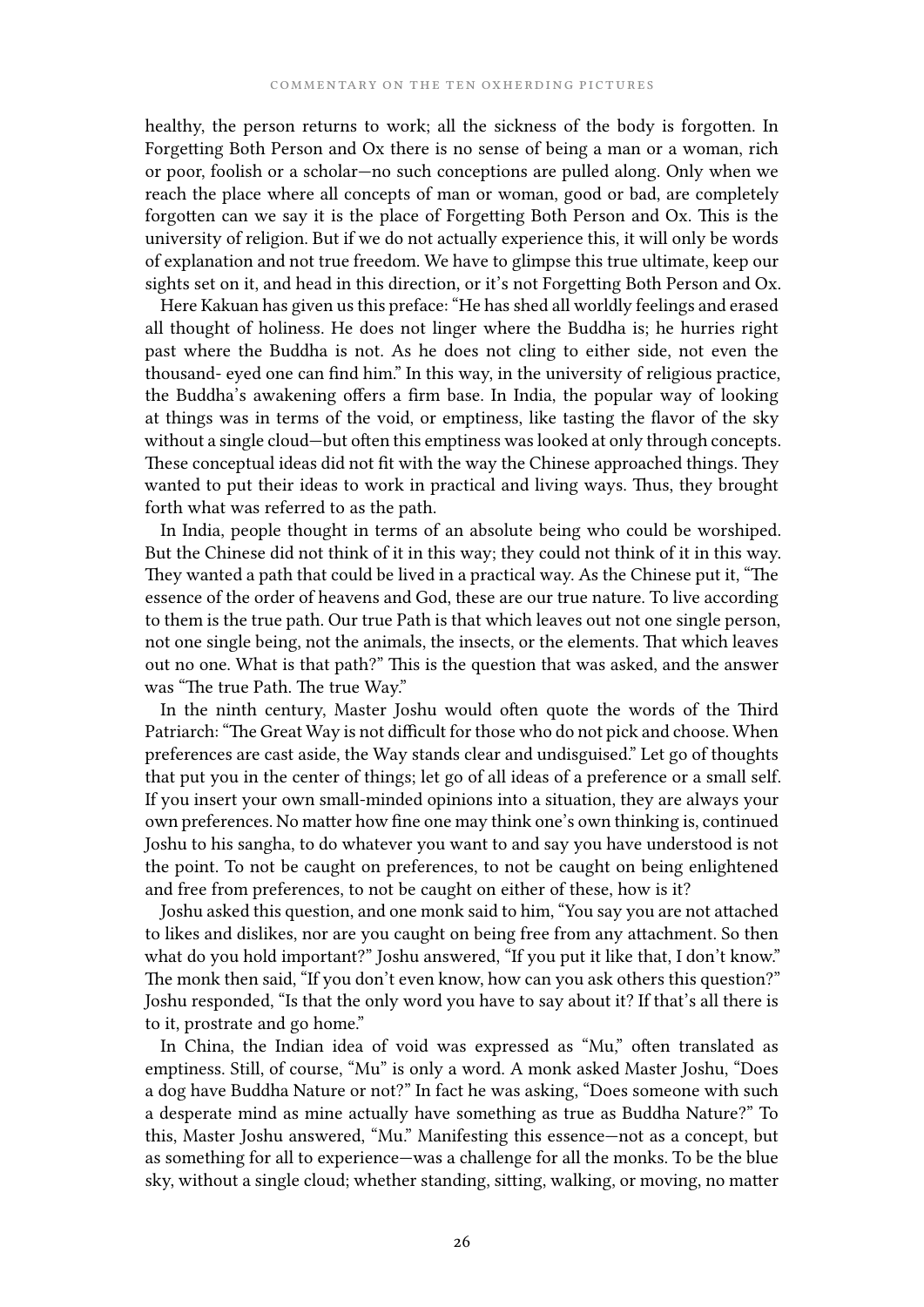what circumstances are encountered, to always be fresh and new, always freshly born in our state of mind: this is not just an idea of Mu, but the actual taut reality of becoming that essence, unmoved and not tossed around by anything, yet leaving nothing out; meticulous, but not caught.

In the *Heart Sutra* it's written, "No eyes, no ears, no nose, no tongue, no body, no mind." When we forget our eyes completely, we can see the best. When we forget our ears completely, we can hear the best. If we have a physical problem that is affecting our ears, we cannot hear as well when we are worrying about it as when we have forgotten it completely. When we forget ourselves completely in every single thing we do, we operate and function the best. To become whatever it is completely, to forget ourselves in the doing of it completely—this is the Path.

Kakuan puts it this way: "He does not linger where the Buddha is; he hurries right past where the Buddha is not." Nansen Fugan was the teacher of Joshu. He was the brother disciple of Hyakujo Ekai. Their teacher, Baso, said that Hyakujo was the one to whom Zen had gone, while Nansen was the one who was the most mysterious, the hardest to fathom. Before having finished his practice or having attained deep enlightenment, Joshu asked his master, Nansen, "What is the path?" Nansen answered, "The ordinary mind is the path." When asked this question before, Nansen had replied, "The path? There's the path, right outside the door." And someone said, "No, the bigger road." Nansen responded, "That bigger road is right over there." But when Joshu asked Nansen, "What is the path?" he answered, "The everyday mind is the path." Joshu continued his questioning: "How do you realize it?" And Nansen said, "If you try to realize it, you'll go even further away from it." So then Joshu asked, "What do you do?" His teacher answered, "To not understand is certainly not the point." This is what Kakuan is saying here: "he hurries right past where the Buddha is not." But if you think you do understand, that is not the point either. "He does not linger where the Buddha is; he hurries right past where the Buddha is not." To function naturally, without thinking, without doubt—as clear as the blue autumn sky, without any idea of understanding or not understanding—this is the path. Joshu heard this, and he was immediately enlightened.

For attaining that state of mind of holding on to nothing whatsoever, many monks have used Joshu's koan of Mu—keeping it going while standing, sitting, walking, taking all of those many thoughts, that scattered life, and gathering it all into one and doing that koan of Mu. To do Mu is to burn everything in that furnace of the Mu, no matter whom we meet or what we do or what we encounter, we gather it all together and throw it all into that furnace of Mu. If we are burning completely, nothing we do or see catches us. We have gathered it all into one, seeing with no sense of having seen, eating with no sense of having eaten, and walking with no sense of having walked. We have to pass through this great darkness once, gathering everything into this darkness, compressing everything into it, until there is no place for even a single thought to enter. If we realize this place we become totally transparent. That which was dark and black becomes pure; it becomes light and clear, like water that was churning with waves becoming still. And then the heavens and earth are like a perfect crystal. But we cannot even be aware of the fact that we have experienced this. That is not yet enlightenment. It has to be ripened, and from that the actual experience has to be born, or it is just conceptualization. If we do not have the experience of the real thing, it is still a concept. In this clear mind there are no thoughts about such things—no more ideas of enlightenment or no enlightenment or having understood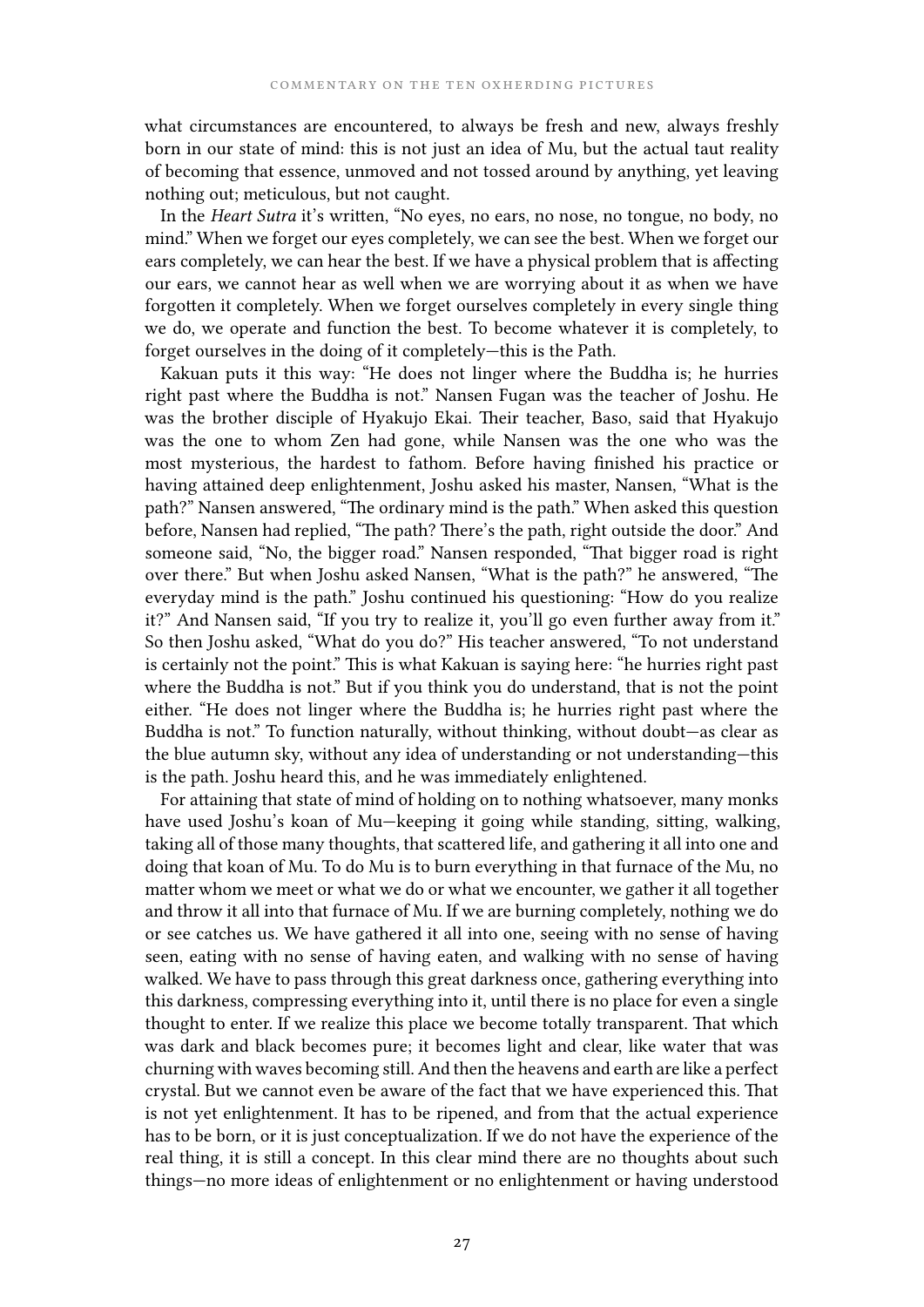or not having understood. Even if the Buddha were to come forth, he could not read this clear state of mind. If you realize this state of mind at this sesshin and then go home, people around you will say, "I can't understand a thing you're talking about." And that's true, because there are no thoughts to be found there.

"Birds flocking around bearing flowers—that would be a disgraceful scene." Doshin, the Fourth Patriarch, had a disciple named Hoyu. In the beginning, Hoyu sat all by himself in the mountains, and doing this he attained enlightenment. Perhaps only one person every few hundred years is actually able to do this, to sit all alone and attain enlightenment. The people in the town honored Hoyu. They knew of his goodness, felt that they could see a light shining forth from him, and offered him food. Not only the people in the neighborhood but also the birds and the animals honored him, bringing him food and flowers. When Doshin heard of this monk, he went to see him. Doshin said, "Everyone is bringing you offerings. Is your understanding only that deep? If what you have seen is truth, to show off your depth is not the way it is done. The sun and the flowers do not ask to be appreciated. How much the sun does for people, but how little it asks for any kind of appreciation. This is not the way of truth." Hearing this, the monk understood well. He worked to continue to deepen his understanding. And as he did this, as he continued to train and deepen, he stopped shining. People in the neighborhood stopped bringing him things, and the birds and the animals stopped bringing him flowers and fruit. He could no longer be seen as anything special. If we look as if we are something special and holy, we can easily deceive and use people, making slaves of them. Seductive gurus often do this, making slaves of people who think they are being liberated. It's very rare to be able to meet someone who has clarified that true nature beyond this point; even to be able to know that is the direction in which we must go is very rare.

To train all day and never have a thought of training; to teach all day and never have a thought of teaching. There are six billion people in this world, and one-third of them are physically weak. Ten years from now the earth's population will have increased to ten billion, and in the next ten years it will increase exponentially again. How complex the problems will become. More and more people will be overlooked. We volunteer in society. But if we are still self-consciously aware of going to help someone, conscious of our selves, we cause even more problems than we solve. If, reaching out our hand to someone who is sick in bed, we still feel that we are helping someone, we are a burden to that person. If we act with even the slightest sense that we are doing something good, we are only putting an enormous pressure on the person we are trying to help. Having a vow, we must forget that we are fulfilling it. "When you do some act of charity, do not let your left hand know what your right is doing": this is how it's put in the Bible. "Without clouds, or moon, or cassia—the tree too is gone, the sky above swept so clean." This is a very high quality state of mind, and a very important one.

## ix. Return to the Origin

**Preface:** The fundamental is pure and immaculate, without a speck of dust. He sees the things of existence arise and decay though he resides in the serene quiet of doing nothing. But he is not merely conjuring up visions. Why then is there any need to change things? The blue waters, the green mountains—he just sits and watches them rise and pass away.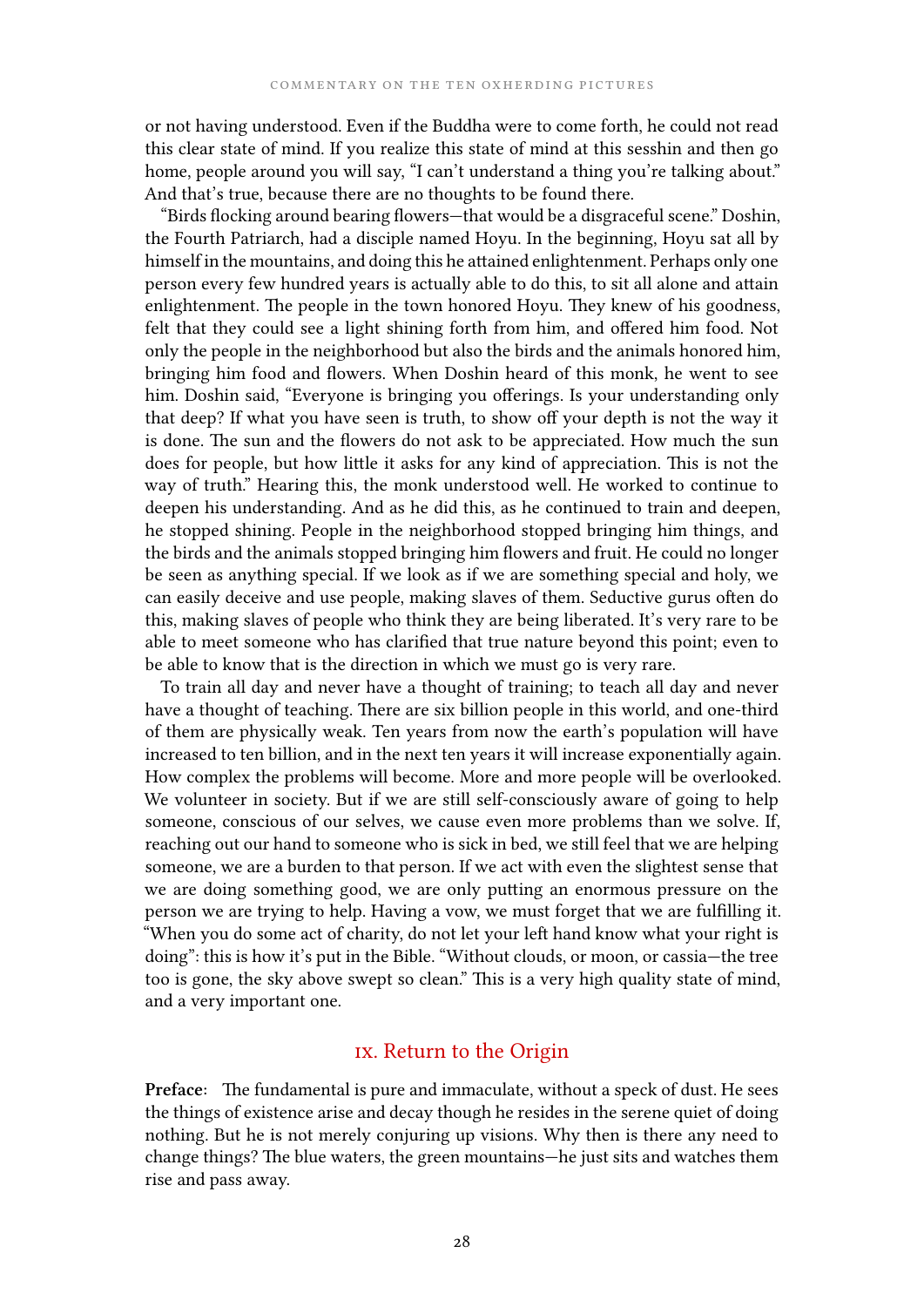**Verse:** Return to the origin, back to the source—such wasted effort. What compares with being dumb and blind? From within the hut, one sees not what is in front—the river by nature broad, flowers by nature red.

**Waka:** No traces of the Dharma way, on the original mountain. The pines are green, the flowers glint with dew.

There are many goals for all of us in this lifetime. We want to do something, we want to offer our bodies to work for society. We want to create high-quality works of art, we want to achieve as much as we can in a certain sport. There are many ultimate goals in life. What is important, however, is the basic standard from which each person decides what to do.

To put it in another way, where is a person's source point? In Christianity the source point of the universe is seen to be God, who created everything, all crises and all creatures. In Buddhism it's taught that we all return to Amida Buddha. In science we learn about atoms that gather or scatter in waves or particles. These are some of the ways of looking at it, but there many others as well. In Zen, it could be said to be Forgetting Both Person and Ox. In that mind, there is no separation between self and others. There is no idea of what we are going to do in a life. This is a very difficult life sense and world sense and mind sense to understand and depend upon. We can't imagine actually living without our sense of our self. We do Mu to know this place, and everyone at least once in their doing of this koan Mu experiences a great huge fear, a great fear of losing that ego.

If we still have an idea about our own position, an idea of who we are, we still have on glasses that prevent us from seeing clearly what others are doing and how things actually are. We want to help others but are limited by our own ideas of how things should be. We can see the vague form of God but will not know the true light of using our own bodies to do God's work, and the huge energy and awareness that come with doing that. We once have to come up against this and see the true way of relating to the world. This is Return to the Origin. In fact, Forgetting Both Person and Ox and Return to the Origin are the back and front of the same thing. If we experience Forgetting Both Person and Ox, what is then manifested is this Return to the Origin.

Forgetting Both Person and Ox is that place where there is not one speck being given birth to whatsoever; whatever comes to us, we become that completely. In all the boundless realm of space and in the separation between self and others, not a single hair can be inserted. From the limitless past to the immediate present, we have never separated from this very moment. We must become this and know this from our own experience.

We throw ourselves away, throw all of it away, all of our thoughts, all of our shadows, until we do not even know if we are standing or sitting and are no longer pulling along anything whatsoever. Nothing is clinging to us. We are alive only as a wooden statue, in that continuous flow which has been going on for a million years from the past into the continual future. Only that breath and the flow of the blood continue. From that essence of holding on to nothing whatsoever, with a bird's call, with a bell's ringing, or with the wind's sound, it's as if the Buddha is here and with the very same ear hearing this sparrow chirping, with the very same eye seeing the green of the trees. In all the boundless realm of space and in the separation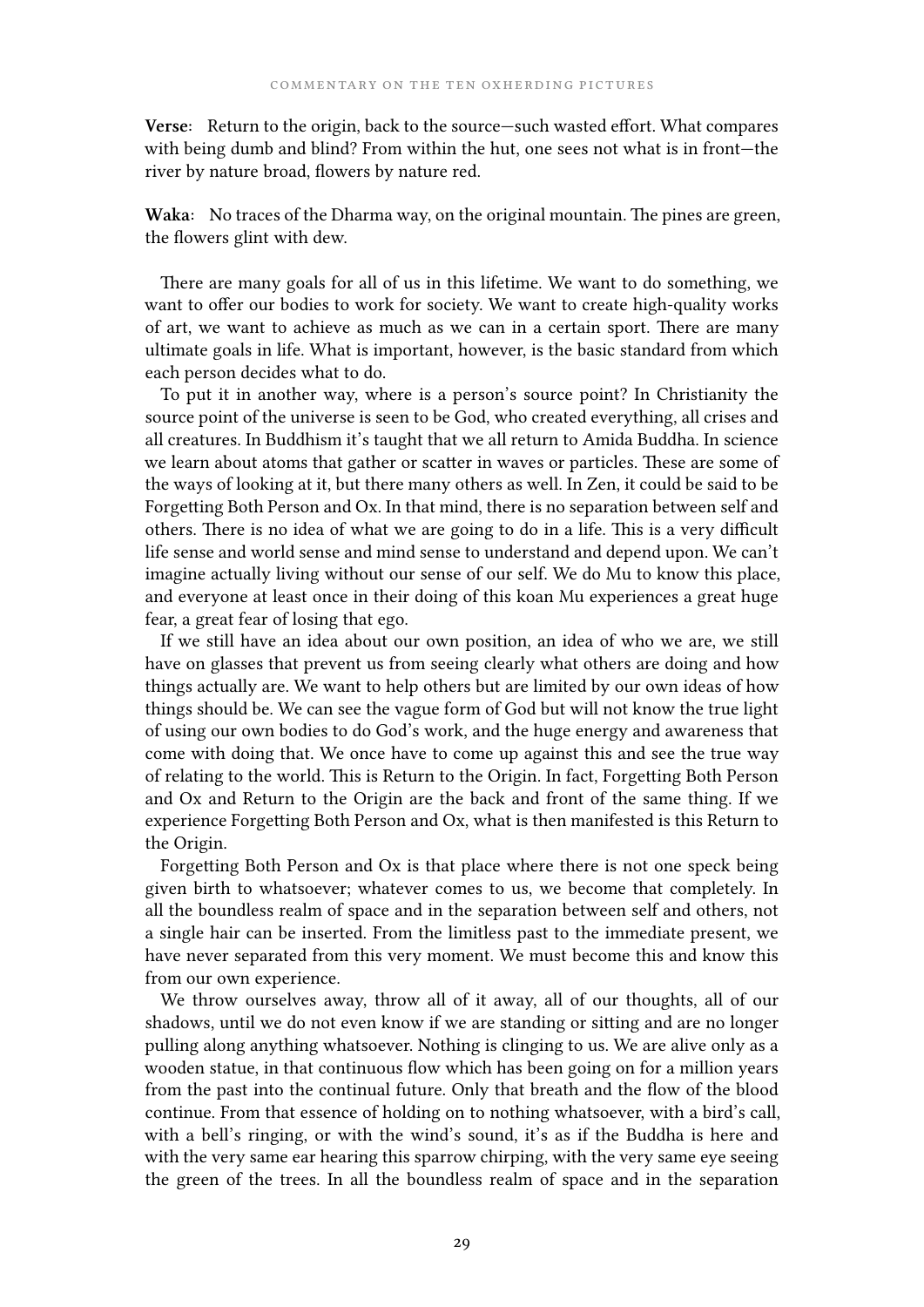between self and others, not a single hair can be inserted. From the limitless past to the immediate present, we have never separated from this very moment. Things exactly as they are. Master Tozan was asked, "What is the Buddha?" He answered, "Three pounds of flax." When Joshu was asked what Bodhidharma's intention was in traveling to China, he answered, "The oak tree in the garden." Master Daijo was asked, "What is eternal life?" He answered, "The mountain flowers bloom like a rich brocade; the river's water flows like deep indigo." The world that is born from that world of nothing at all—all things coming forth from that place of "no eyes, no ears, no nose, no tongue, no body, no mind," the great brilliance of all things shining, coming forth of their own—that is the world of Return to the Origin.

If there is a self that is aware of seeing, hearing, smelling, or tasting, then there are things that can be seen and things that still cannot be seen, things that can be heard and things that still cannot be heard. There are people who cannot see and also those who can see, people who cannot speak and also those who can speak. If we think in terms of these differences in capability, in terms of the differences in people's experiences, we cannot encounter each other equally. But from that mind of zero, what comes forth is zero, with no judgment and no ideas about how things should be. This place—where exactly what is seen is seen, exactly what is heard is heard, with nothing inserted in between—is the place that anyone would experience in exactly the same way. From that place of nothing at all, we all encounter it directly. This is the place of Return to the Origin.

There was a woman named Helen Keller who at a very young age lost the ability both to see and to hear. Although she never regained her sight or her hearing, she received an education that enabled her to develop the capability of communicating with language. She said that for her the most amazing thing was to discover that all things have names. She had known objects only through touching them. To learn that something could be called a desk, or a wall, or a ceiling, or a cup—that things had names such as this—was truly wonderful. We use words and never know this great wonder. We see objects and we hear sounds, but we are no longer in wonder because we have lost the mind that deeply perceives. To regain this deep perspective, we have to once more become blind, deaf, and mute. Return to that state of mind, or you will never know that wonder. While our bodies may be healthy, our minds are not. As the *Heart Sutra* says, our six senses are from the origin pure. If we do not let go of all of the impurities of thoughts and delusions, ideas of past and future, then we cannot experience the actual essence of each thing: That deep truth. That which pierces through our ears and eyes and awareness and touches the world around us directly, with no separation whatsoever. That world of no obstruction. If Forgetting Both Person and Ox is an empty circle, then Return to the Origin is the place where everything is reborn from it.

#### x. Entering the Marketplace with Extended Hands

**Preface:** All alone, the gate shut so tight—not even the thousand sages can comprehend. Hiding his light he strays from the tracks of the sages who have gone before. He comes round to the market with his gourd dangling and returns to his hut clumping along with his staff. He shows up at the drinking places and fish stalls to awaken all to their buddhahood.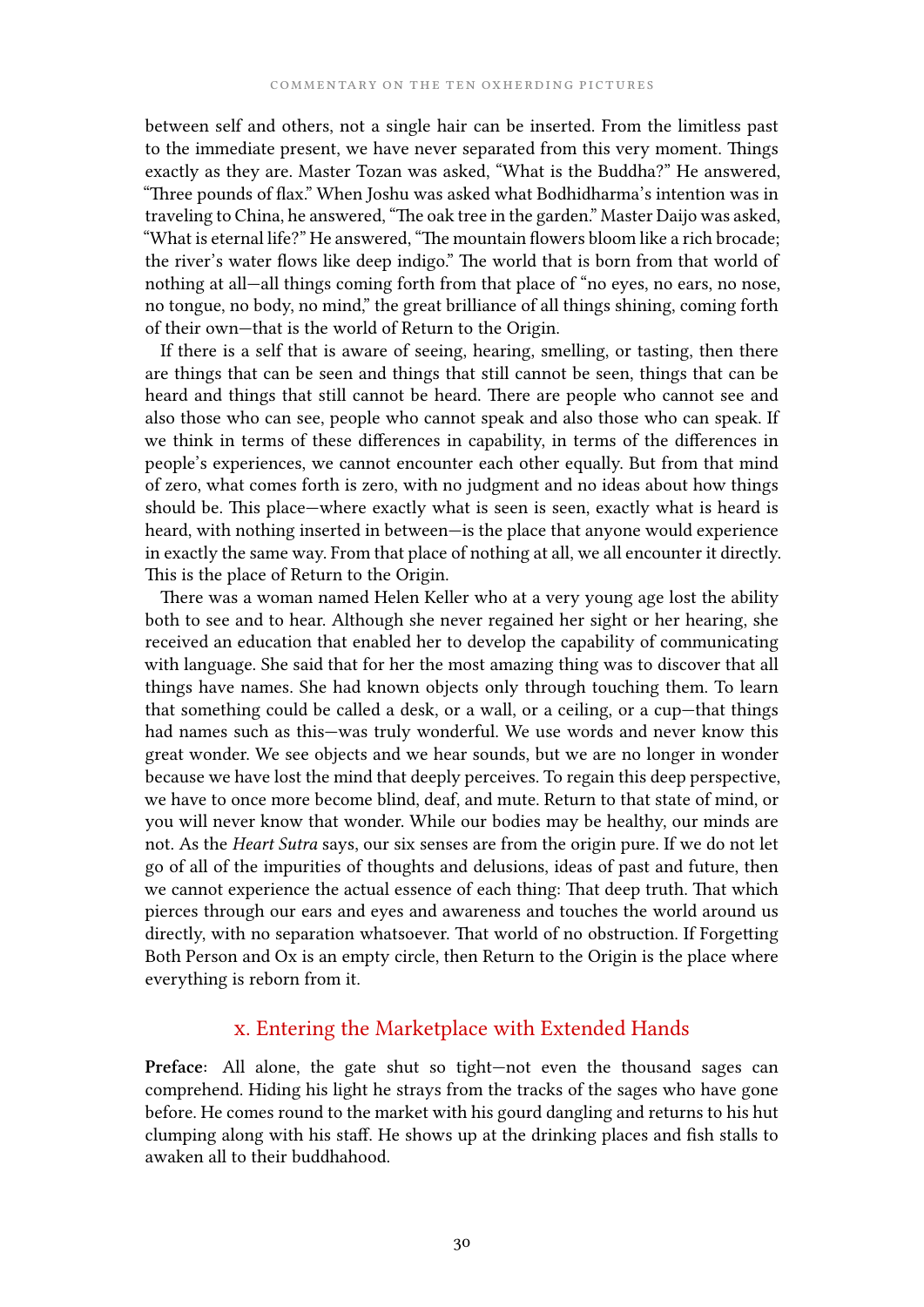**Verse:** With bare chest and unshod feet, he walks into the market, daubed with dirt and smeared with ashes, laughter fills his face. Without using mystic arts or divine powers he makes withered trees at once burst into flower.

#### **Waka:** Hands extended, feet in the sky—on a dead branch perches a bird.

Finally, the *Ten Oxherding Pictures* reaches its end. This picture is of Priest Hotei, smiling and abundant—his state of mind can be seen in the picture here. Hotei was said to always carry an enormous bag. There was an actual person who was like this, with a big belly and floppy earlobes, maybe not so good-looking, but always smiling; no matter what was said to him, no matter how unkind it might seem, he was not bothered by it. He was often portrayed in pictures and very respected. Especially today people are so worried, so deluded. In Hotei's time, everyone brought him their troubles, and he would put them in his huge bag. In fact, everything he owned was in this bag. He had no house. He was often given presents, and he would give everything he received to the children who were always gathered around him. He is said to have died while doing zazen. And he left behind a poem about Maitreya.

Maitreya was often worshiped in India. When the Buddha was dying, he said that he had done everything he could to liberate the people of his era. For everyone he had met, he had done what he could, and he had left behind help—in the sutras, for example—to liberate those who would live in years to come. It was said at that time in India that Maitreya was a Bodhisattva who would come 5,670,000 years after the Buddha to save everyone who was not yet liberated. But many said, "We just cannot wait for Maitreya like that." And they began a Maitreya sect. The poem by Hotei says:

#### *Maitreya, Maitreya, we are all Maitreya ourselves.*

We are all part of that great vow that all shall be liberated. The vow itself is what Maitreya is. But even though that is true, people cannot hear it and know it, even when it's told to them.

For one whole life, priest Hotei lived as an expression of Maitreya.

Entering the Marketplace with Extended Hands is about going into society, entering the whirl of humanity, and offering help with our own hands. But if we do it without a clear center, we will be tossed and turned and stained, because there will still be a small self operating. If there is an essence alive there, we will not be thrown around when we enter society; we will be sturdy and clear. In the first pictures a child is used to represent searching single-mindedly and wholeheartedly, as children do in their play, without concern for gain or loss. Unfortunately, today's children mature too early, and strange, dualistic, unchildlike children are becoming common. Today, that original childlike mind, pure and eager, is not so easily found.

In Forgetting Both Person and Ox, the child who has been searching for the light is able to become, melt, and enter into that light in oneness. And then, in Return to the Origin, there is only that light. We return from there and we become and reflect all the mountains and the trees and the rivers. This is the world of truth, of paradise, of loveliness, where there is no prejudice and no differentiation among things. Things are exactly as they are. But how does that connect to today's complicated, confused, deluded world? A perfect world was being searched for, but what was found included that confused, deluded world. In Entering the Marketplace with Extended Hands,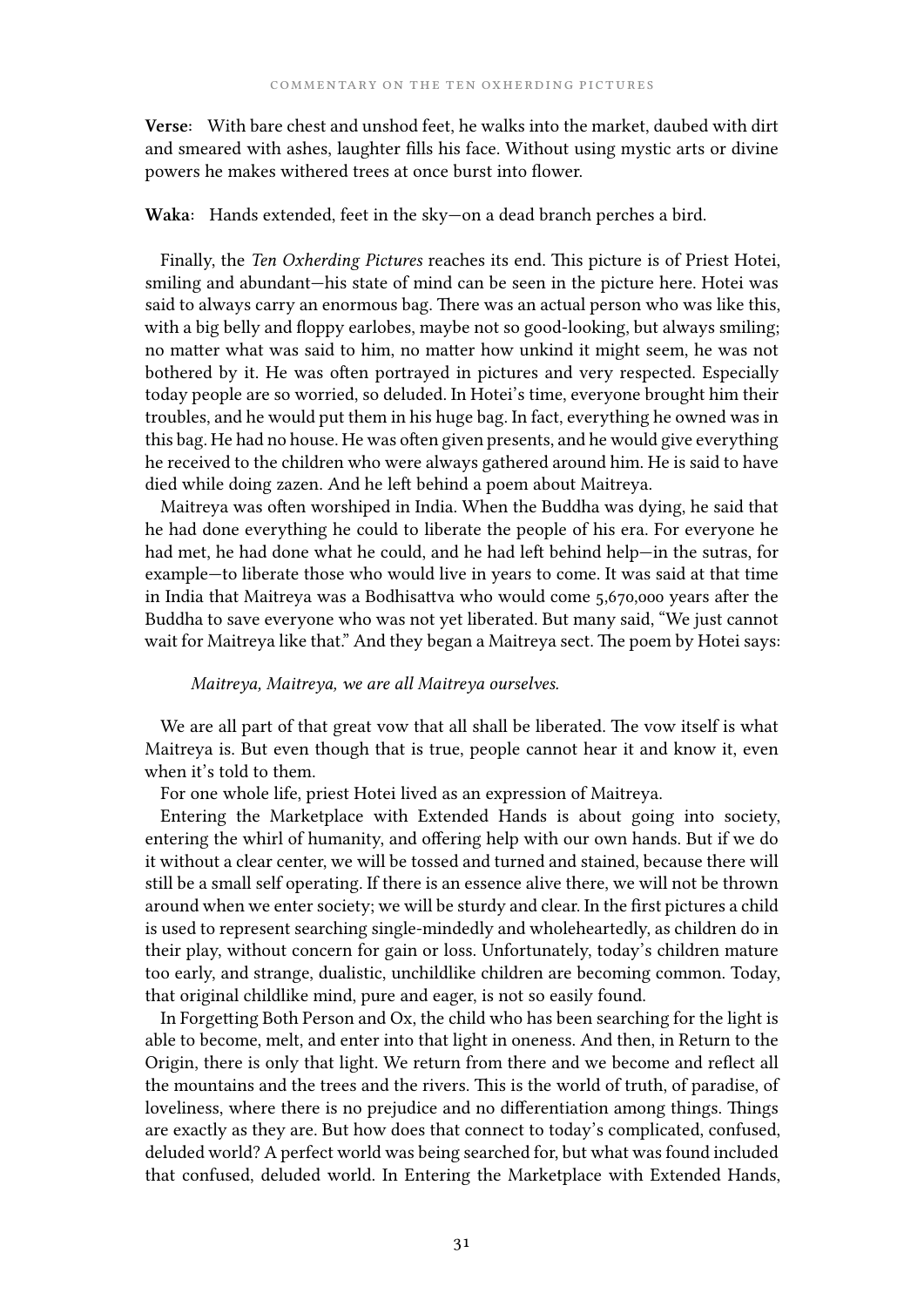from within our own mind we give light to every single thing that we come in contact with, clearing up all delusion, anger, and ignorance.

Master Kakuan writes in the preface, "All alone, the gate shut so tight—not even the thousand sages can comprehend. Hiding his light he strays from the tracks of the sages who have gone before." He has thrown himself away completely. Without doing that, it is difficult to read another's mind. You might think it would be unsettling to meet someone who could know all of your private thoughts, but one who can see a person through and through clearly is in fact warm and comforting, because that person is not caught on anything, or looking for anything.

So many people today feel alone and sad and believe no one understands them. Even though we think we want to be alone, we are so insecure when we are alone that we become very concerned with society and with other people's affairs. When we are young we are always involving ourselves with people in society, but as we grow older and become ill, people stop calling on us, and we end up alone and lonely, feeling left out and isolated. Then, how many people tighten into a difficult, complex state of mind. People who used to be surrounded by a warm, happy, and generous family are left alone as they get old and are no longer so useful and necessary. They have so little joy in their lives. Today's society is becoming fuller and fuller of people weakened in this very way. When people become old or alone or sick, they are lonely and miserable. To know how to be truly alone, how to be one with one's solitude in a full way, is what Zen teaches us.

In Christianity it also says, "Enter the room, shut the door, and pray deeply." This deep belief in God, without any dualism whatsoever, this essence, is rarely found today. People know the pain and loneliness of being alone, but they do not know the joy. They do not know the joy of being alive in this world. That baby that gives a great cry when it is born is expressing the joy of just being alive. It's said that babies cry at birth because they have entered a world that is so full of suffering. In fact, babies are without emotional content; they are giving a great call of life energy. It's said that when a baby is born its mind is free from all staining and coloring; through conditioning and education, it moves further and further away from the purity of that clean mind it was born with. As it grows older, the wonder and aliveness it knew at birth fade further and further away. In fact, in living this very life we are at one with Confucius or Christ or Buddha. There is no difference between any of us. No matter how sick or lonely we become, this mind that is at one with God or with Buddha is with us all the time—with it we awake in the morning, and without any grief or delusion or confusion or misery we spend the day with God and Buddha in their same state of mind. We are with them the entire time, all day long, and with them we rest.

The Japanese novelist Miyazawa Kenji was born more than one hundred years ago. He studied the *Lotus Sutra* exhaustively, not just scholastically but also through practice. This is how his most famous book begins: "Not to lose to the rain, not to lose to the wind, not to lose to the snow or the summer heat. With a sturdy body, without desires, not angry, always quietly laughing. Four cups of brown rice with miso and some vegetables. Not putting emotional content into anything but seeing well, hearing well, understanding well, and not forgetting." In this book he is saying: When you see someone sad, go and help them. When you see someone carrying heavy packages, go and help them carry those packages. When you see someone with an injured leg, go and help them along, lending them a shoulder when they need to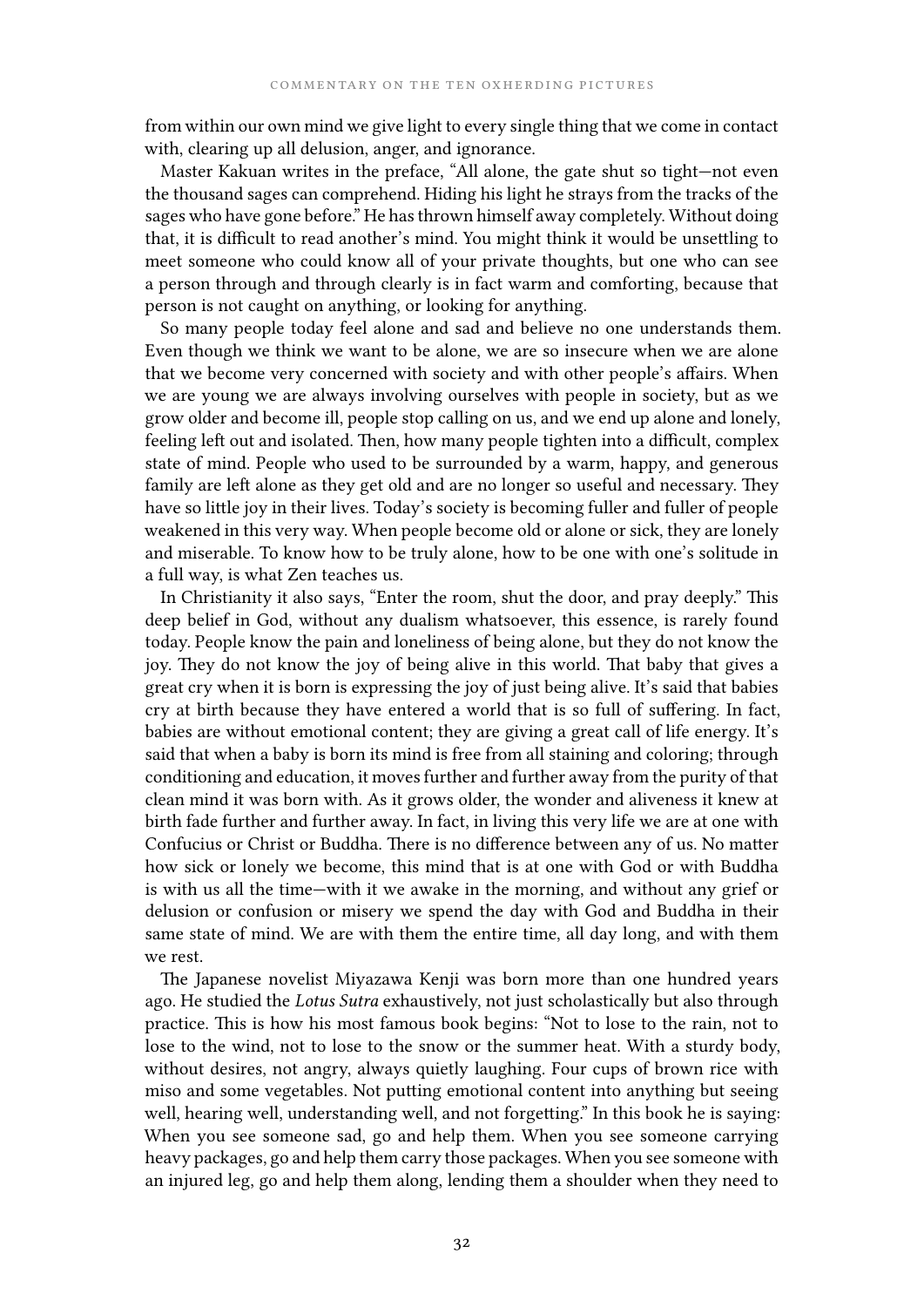walk. Always smiling, bring quiet and joy and rest to everyone you encounter. This is the kind of person society needs, today more than ever.

The joy of being alone—not just the joy of being with others but the joy of being truly alone—is not so commonly known. This joy of being alone is to be able to melt into any situation you might enter—to be like water, which fills any container, no matter what shape the container is, rather than like ice, which can only enter a container of its own shape and otherwise is cumbersome. When we let go of our hard edges and the things we are stuck on, we become like water, able to enter anywhere, and this brings us joy when other people's joy is present. From morning until night we think only of others, of how we can help, how we can bring joy to them, without thinking of ourselves or putting ourselves first. Like a fool, we only smile and bring warmth and joy and comfort to everyone we meet; not offering difficult explanations, we simply meet everyone with this warmth. And if through this meeting another person's vow is brought forth, this is Entering the Marketplace with Extended Hands.

The true nature is our Original Nature, which unites all of us, with which we are all endowed. While we all have a name and those names separate us into what we think of as individuals, the Original Nature is the same for all people, unindividuated. It's expressed in the mind of compassion. Compassion is the word we use in English, but in Japanese the word we use has two aspects. One of the aspects is to bring joy and happiness to all people. The other is to take away the pain of all people, to erase the pain of all people. Both of these elements make up the Japanese word for compassion. Compassion is the natural expression of our Buddha Nature. We all have this; we are all endowed with this True Nature from birth. What is most important is that we bring forth an awareness of this mind of what is called the Bodhisattva nature in order to give compassion to all beings. To bring forth this awareness is the beginning—it is Searching for the Ox. And then we begin to experience this mind and work with it—this is Finding the Tracks.

Dogen described Buddha Nature as "the vow to liberate all others, even before we ourselves are liberated." All people have varying qualities and habits. Within these differences it's hard to find that unifying Buddha Nature. We do zazen and let go of all of these differences and realize that essence where there is no subjective and objective and no separation between self and other, where all the ten thousand things are one within ourselves, where the entire universe is one huge whole, without any secondary or relative ideas of God and person or enlightened or not enlightenedwhere everything is one within this huge clear mind. When we know directly that there are no barriers or boundaries between self and other, wisdom comes forth, and so does a great love for all beings. Like the light of the sun which pours down on all beings, this huge love is infinite and eternal. Because it is eternal, we humans have not been destroyed. The poet Tagore said we can know that God has not given up on humankind because he still gives us children. Today people are so stuck on gain and loss and material possessions that they are unable to express that great loving mind, which we all originally are. So we do zazen in order to return to that vow of our Buddha Nature. When we can return to that vow, and that natural true mind, all will be resolved.

The *Ten Oxherding Pictures* depicts the various stages of developing this vow and this state of mind, ending with Entering the Marketplace with Extended Hands. All the truth of Mahayana Buddhism is expressed here. First we realize our Bodhisattva nature, our deep vow to liberate all beings. Then, to ripen that and deepen that, we